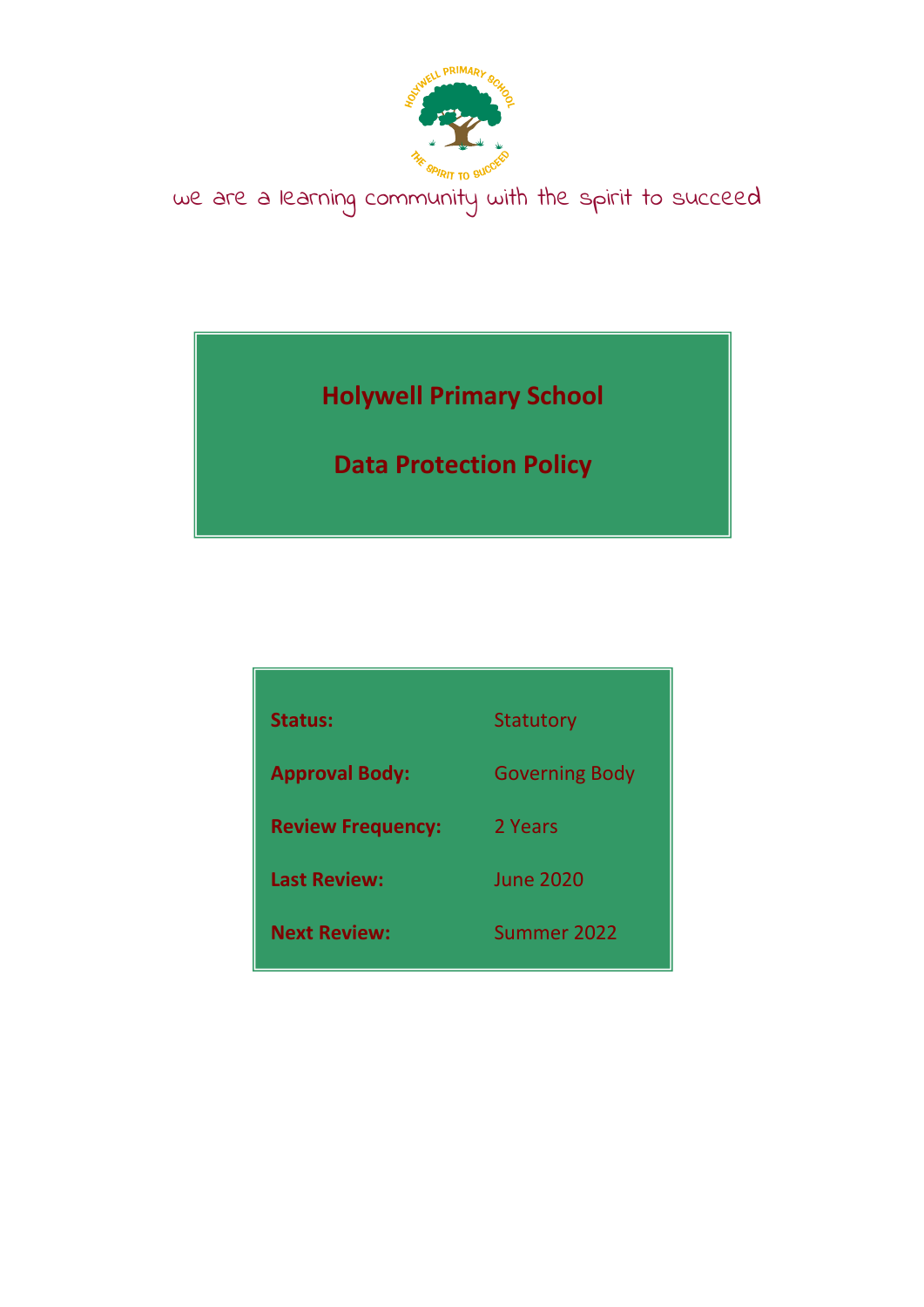# **Data Protection Policy**



### **1. Policy statement and objectives**

- 1.1 The objectives of this Data Protection Policy are to ensure that that Holywell Primary School (the "School") and its governors and employees are informed about, and comply with, their obligations under the General Data Protection Regulation ("the GDPR") and other data protection legislation.
- 1.2 The School is a Community School and is the Data Controller for all the Personal Data processed by the School.
- 1.3 Everyone has rights with regard to how their personal information is handled. During the course of our activities we will Process personal information about a number of different groups of people and we recognise that we need to treat it in an appropriate and lawful manner.
- 1.4 The type of information that we may be required to handle include details of job applicants, current, past and prospective employees, pupils, parents / carers and other members of pupils' families, governors, suppliers and other individuals that we communicate with. The information, which may be held on paper or on a computer or other media, is subject to certain legal safeguards specified in the GDPR and other legislation. The GDPR imposes restrictions on how we may use that information.
- 1.5 This policy does not form part of any employee's contract of employment and it may be amended at any time. Any breach of this policy by members of staff will be taken seriously and may result in disciplinary action and serious breaches may result in dismissal. Breach of the GDPR may expose the School to enforcement action by the Information Commissioner's Office (ICO), including the risk of fines. Furthermore, certain breaches of the Act can give rise to personal criminal liability for the School's employees. At the very least, a breach of the GDPR could damage our reputation and have serious consequences for the School and for our stakeholders.

## **2. Status of the policy**

 This policy has been approved by the Governing Body of the School. It sets out our rules on data protection and the legal conditions that must be satisfied in relation to the obtaining, handling, processing, storage, transportation and destruction of personal information.

### **3. Data Protection Officer**

3.1 The Data Protection Officer (the "DPO") is responsible for ensuring the School is compliant with the GDPR and with this policy. This post is held by Carole Connelly. Any questions or concerns about the operation of this policy should be referred in the first instance to the DPO.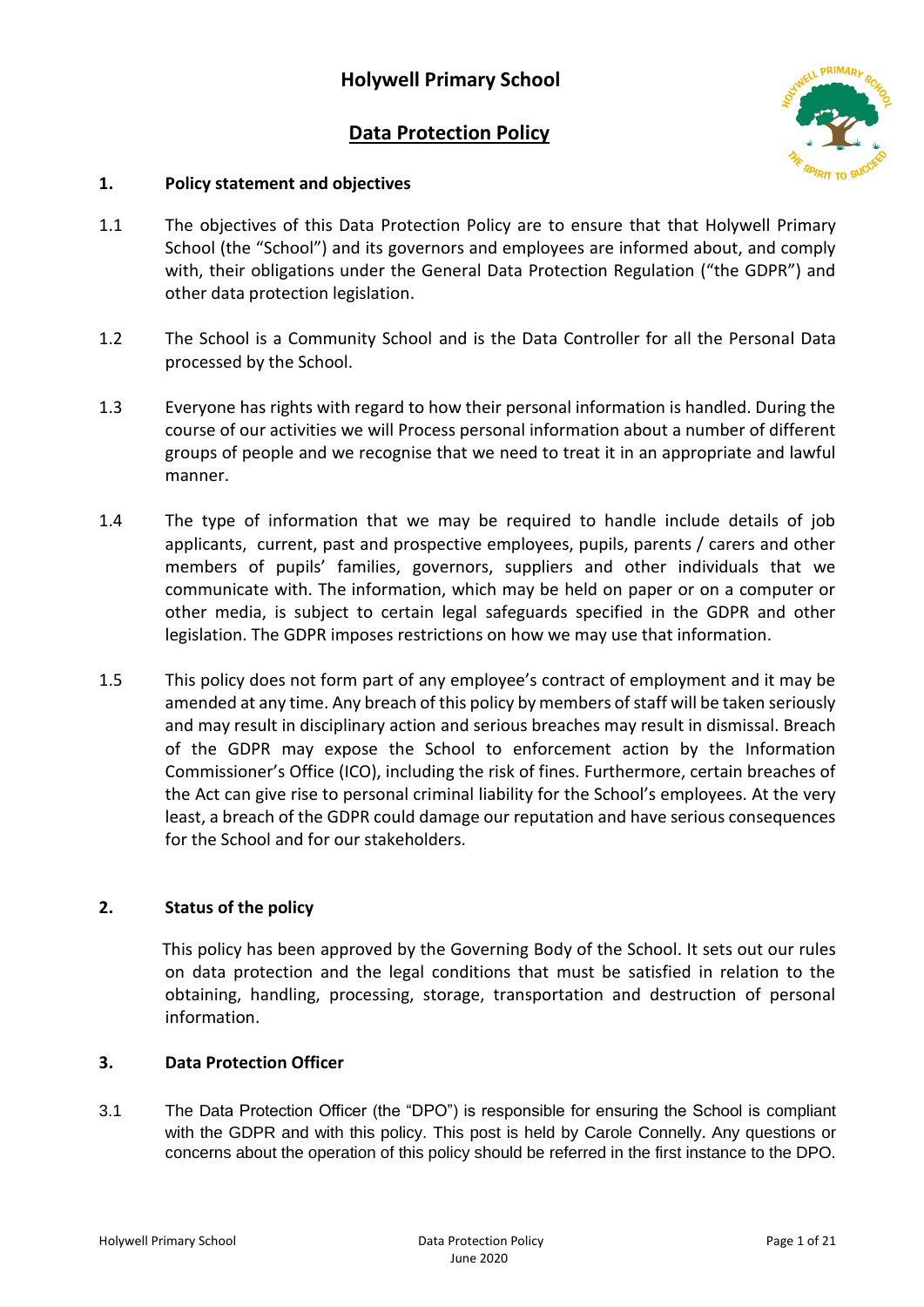- 3.2 The DPO will play a major role in embedding essential aspects of the GDPR into the School's culture, from ensuring the data protection principles are respected to preserving data subject rights, recording data processing activities and ensuring the security of processing.
- 3.3 The DPO should be involved, in a timely manner, in all issues relating to the protection of personal data. To do this, the GDPR requires that DPOs are provided with the necessary support and resources to enable the DPO to effectively carry out their tasks. Factors that should be considered include the following:
	- 3.3.1 senior management support;
	- 3.3.2 time for DPOs to fulfil their duties;
	- 3.3.3 adequate financial resources, infrastructure (premises, facilities and equipment) and staff where appropriate;
	- 3.3.4 official communication of the designation of the DPO to make known existence and function within the organisation;
	- 3.3.5 access to other services, such as HR, IT and security, who should provide support to the DPO;
	- 3.3.6 continuous training so that DPOs can stay up to date with regard to data protection developments;
	- 3.3.7 where a DPO team is deemed necessary, a clear infrastructure detailing roles and responsibilities of each team member;
	- 3.3.8 whether the School should give the DPO access to external legal advice to advise the DPO on their responsibilities under this Data Protection Policy.
- 3.4 The DPO is responsible for ensuring that the School's Processing operations adequately safeguard Personal Data, in line with legal requirements. This means that the governance structure within the School must ensure the independence of the DPO.
- 3.5 The School will ensure that the DPO does not receive instructions in respect of the carrying out of their tasks, which means that the DPO must not be instructed how to deal with a matter, such as how to investigate a complaint or what result should be achieved. Further, the DPO should report directly to the highest management level, i.e. the Governing Body.
- 3.6 The requirement that the DPO reports directly to the Governing Body ensures that the School's governors are made aware of the pertinent data protection issues. In the event that the School decides to take a certain course of action despite the DPO's advice to the contrary, the DPO should be given the opportunity to make their dissenting opinion clear to the Governing Body and to any other decision makers.
- 3.7 A DPO appointed internally by the School is permitted to undertake other tasks and duties for the organisation, but these must not result in a conflict of interests with his or her role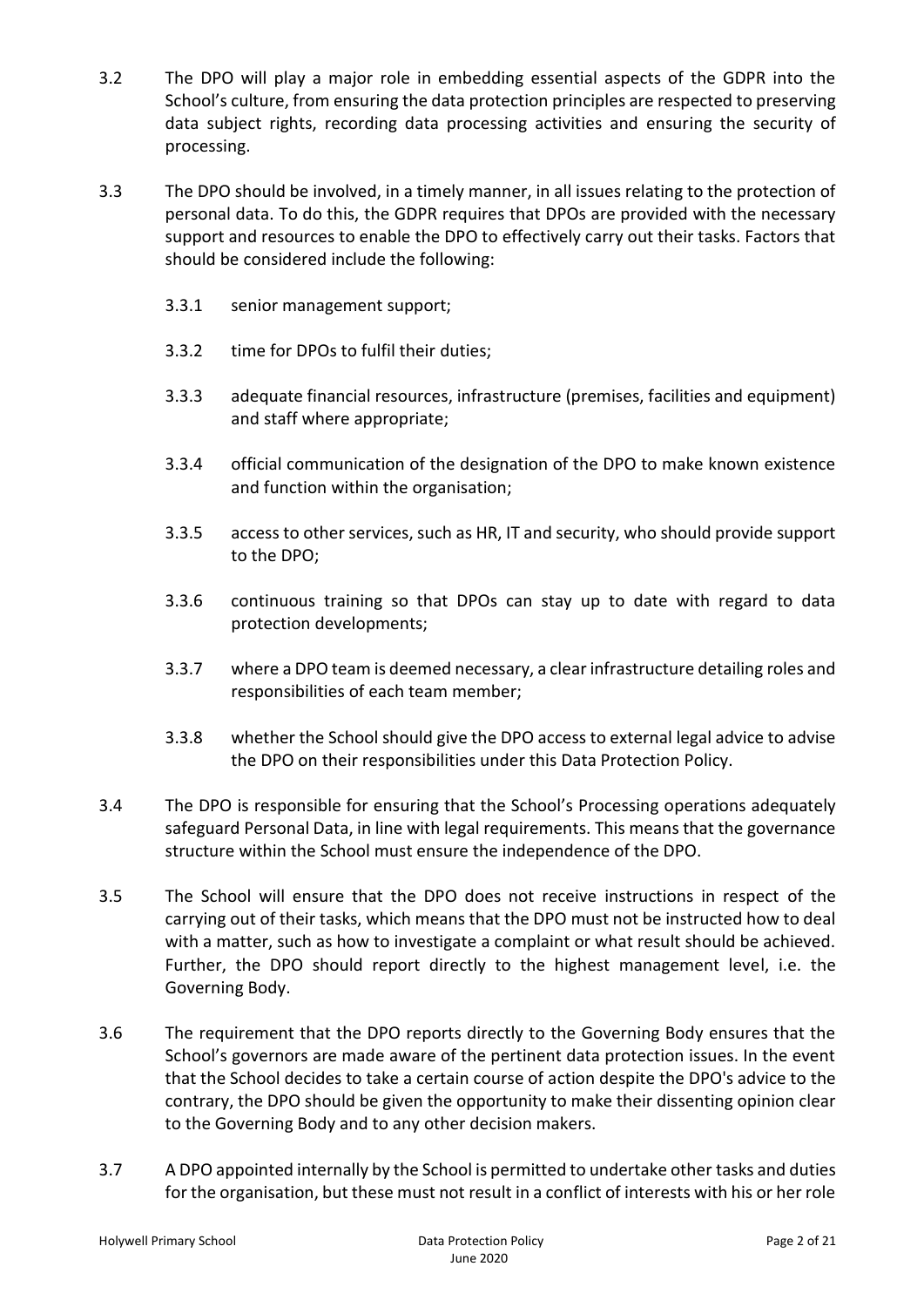as DPO. It follows that any conflict of interests between the individual's role as DPO and other roles the individual may have within the organisation impinge on the DPO's ability to remain independent.

- 3.8 In order to avoid conflicts the DPO cannot hold another position within the organisation that involves determining the purposes and means of processing personal data. Senior management positions such as chief executive, chief financial officer, head of marketing, head of IT or head of human resources positions are likely to cause conflicts. Some other positions may involve determining the purposes and means of processing, which will rule them out as feasible roles for DPOs.
- 3.9 In the light of this and in the event that the School decides to appoint an internal DPO, the School will take the following action in order to avoid conflicts of interests:
	- 3.9.1 identify the positions incompatible with the function of DPO;
	- 3.9.2 draw up internal rules to this effect in order to avoid conflicts of interests which may include, for example, allocating some of the DPO's other duties to other members of staff, appointing a deputy DPO and / or obtaining advice from an external advisor if appropriate;
	- 3.9.3 include a more general explanation of conflicts of interests; and
	- 3.9.4 include safeguards in the internal rules of the organisation and ensure that the job specification for the position of DPO or the service contract is sufficiently precise and detailed to avoid conflicts of interest.
- 3.10 If you consider that the policy has not been followed in respect of Personal Data about yourself or others you should raise the matter with the DPO.

### **4. Definition of terms**

- 4.1 **Biometric Data** means Personal Data resulting from specific technical processing relating to the physical, physiological or behavioural characteristics of a natural person, which allow or confirm the unique identification of that natural person, such as facial images;
- 4.2 **Consent** of the Data Subject means any freely given, specific, informed and unambiguous indication of the Data Subject's wishes by which he or she, by a statement or by a clear affirmative action, signifies agreement to the processing of Personal Data relating to him or her;
- 4.3 **Data** is information which is stored electronically, on a computer, or in certain paperbased filing systems or other media such as CCTV;
- 4.4 **Data Subjects** for the purpose of this policy include all living individuals about whom we hold Personal Data. A Data Subject need not be a UK national or resident. All Data Subjects have legal rights in relation to their Personal Data.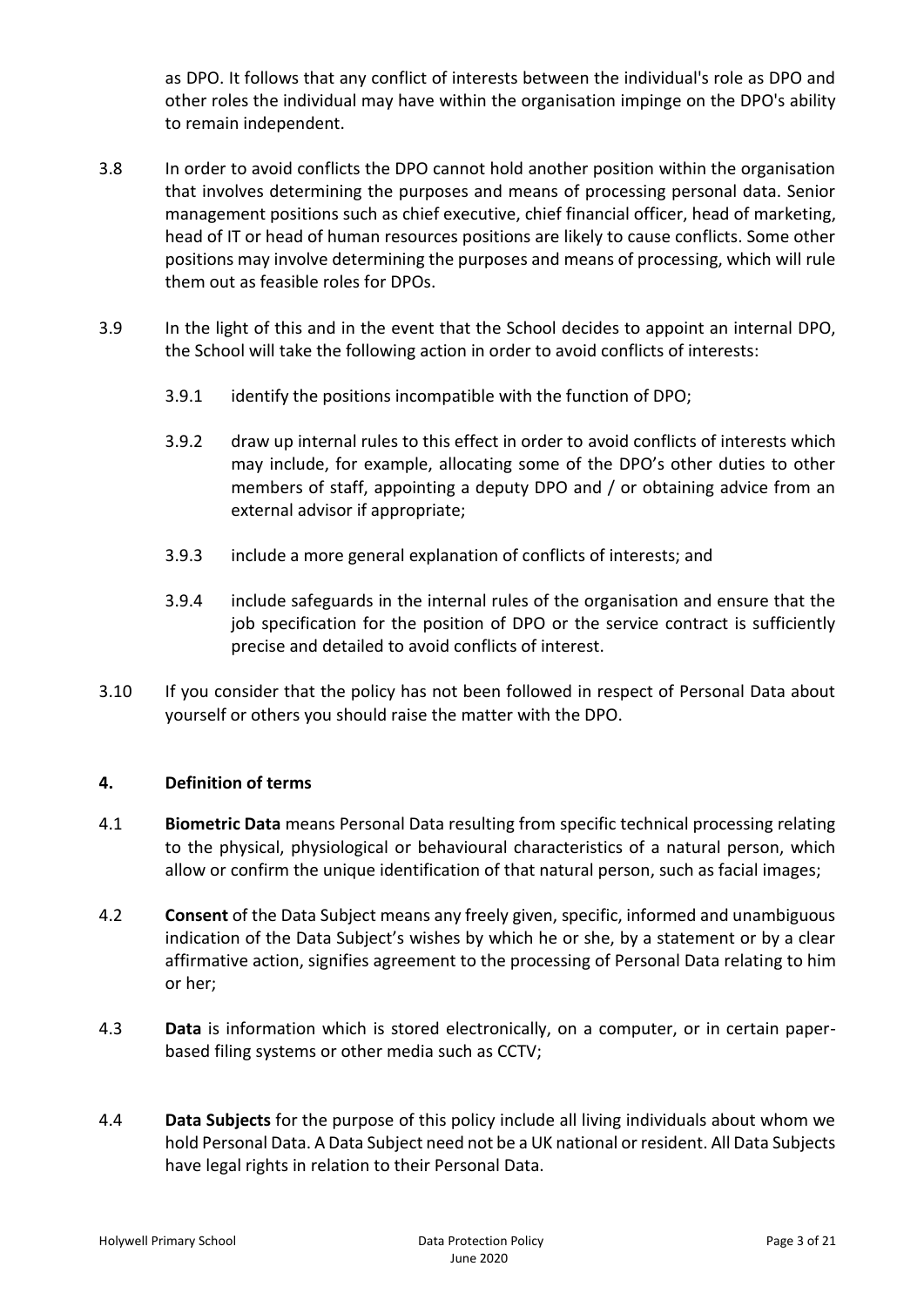- 4.5 **Data Controllers** means the natural or legal person, public authority, agency or other body which, alone or jointly with others, determines the purposes and means of the processing of Personal Data.
- 4.6 **Data Users**include employees, volunteers, governors whose work involves using Personal Data. Data Users have a duty to protect the information they handle by following our data protection and security policies at all times;
- 4.7 **Data Processors** means a natural or legal person, public authority, agency or other body which processes Personal Data on behalf of the Data Controller;
- 4.8 **Parent** has the meaning given in the Education Act 1996 and includes any person having parental responsibility or care of a child;
- 4.9 **Personal Data** means any information relating to an identified or identifiable natural person ('Data Subject'); an identifiable natural person is one who can be identified, directly or indirectly, in particular by reference to an identifier such as a name, an identification number, location data, an online identifier or to one or more factors specific to the physical, physiological, genetic, mental, economic, cultural or social identity of that natural person;
- 4.10 **Personal Data Breach** means a breach of security leading to the accidental or unlawful destruction, loss, alteration, unauthorised disclosure of, or access to, Personal Data transmitted, stored or otherwise processed;
- 4.11 **Privacy by Design** means implementing appropriate technical and organisational measures in an effective manner to ensure compliance with the GDPR;
- 4.12 **Processing** means any operation or set of operations which is performed on Personal Data or on sets of Personal Data, whether or not by automated means, such as collection, recording, organisation, structuring, storage, adaptation or alteration, retrieval, consultation, use, disclosure by transmission, dissemination or otherwise making available, alignment or combination, restriction, erasure or destruction;
- 4.13 **Sensitive Personal Data** means Personal Data revealing racial or ethnic origin, political opinions, religious or philosophical beliefs, or trade union membership, and the processing of genetic data, biometric data for the purpose of uniquely identifying a natural person, data concerning health or data concerning a natural person's sex life or sexual orientation.

## **5. Data protection principles**

- 5.1 Anyone processing Personal Data must comply with the enforceable principles of good practice. These provide that Personal Data must be:
	- 5.1.1 processed lawfully, fairly and in a transparent manner in relation to individuals;
	- 5.1.2 collected for specified, explicit and legitimate purposes and not further processed in a manner that is incompatible with those purposes; further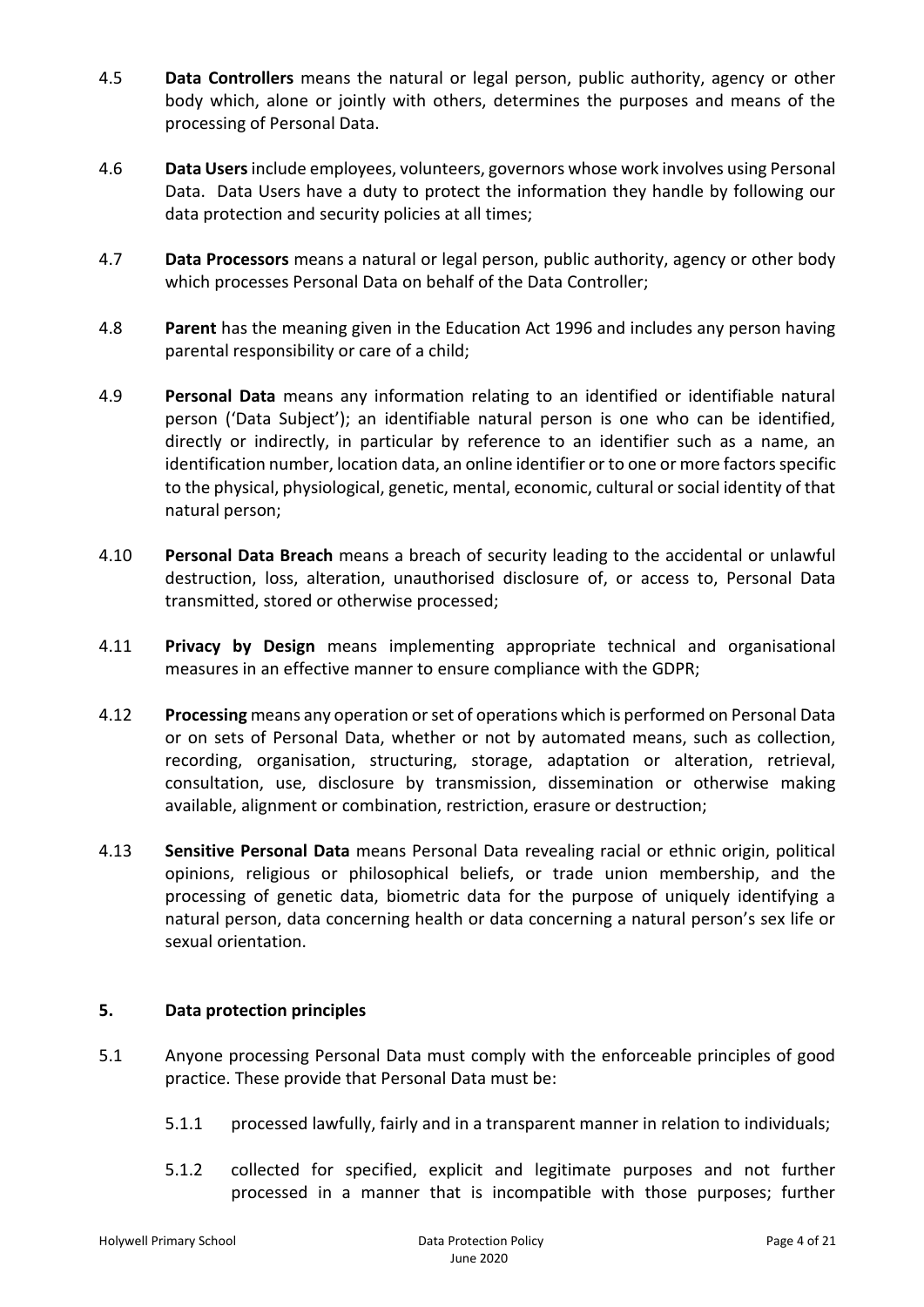processing for archiving purposes in the public interest, scientific or historical research purposes or statistical purposes shall not be considered to be incompatible with the initial purposes;

- 5.1.3 adequate, relevant and limited to what is necessary in relation to the purposes for which they are processed;
- 5.1.4 accurate and, where necessary, kept up to date; every reasonable step must be taken to ensure that Personal Data that are inaccurate, having regard to the purposes for which they are processed, are erased or rectified without delay;
- 5.1.5 kept in a form which permits identification of Data Subjects for no longer than is necessary for the purposes for which the Personal Data are processed; Personal Data may be stored for longer periods insofar as the Personal Data will be processed solely for archiving purposes in the public interest, scientific or historical research purposes or statistical purposes subject to implementation of the appropriate technical and organisational measures required by the GDPR in order to safeguard the rights and freedoms of individuals; and
- 5.1.6 Processed in a manner that ensures appropriate security of the Personal Data, including protection against unauthorised or unlawful processing and against accidental loss, destruction or damage, using appropriate technical or organisational measures.
- 5.2 Processed lawfully, fairly and in a transparent manner
	- 5.2.1 The GDPR is intended not to prevent the processing of Personal Data, but to ensure that it is done fairly and without adversely affecting the rights of the Data Subject. The Data Subject must be told who the Data Controller is (in this case the School), who the Data Controller's representative is (in this case the DPO), the purpose for which the data is to be Processed by us, and the identities of anyone to whom the Data may be disclosed or transferred.
	- 5.2.2 For Personal Data to be processed lawfully, certain conditions have to be met. These may include:
		- 5.2.2.1 where we have the Consent of the Data Subject;
		- 5.2.2.2 where it is necessary for compliance with a legal obligation;
		- 5.2.2.3 where processing is necessary to protect the vital interests of the Data Subject or another person;
		- 5.2.2.4 where it is necessary for the performance of a task carried out in the public interest or in the exercise of official authority vested in the controller.
	- 5.2.3 Personal data may only be processed for the specific purposes notified to the Data Subject when the data was first collected, or for any other purposes specifically permitted by the Act. This means that Personal Data must not be collected for one purpose and then used for another. If it becomes necessary to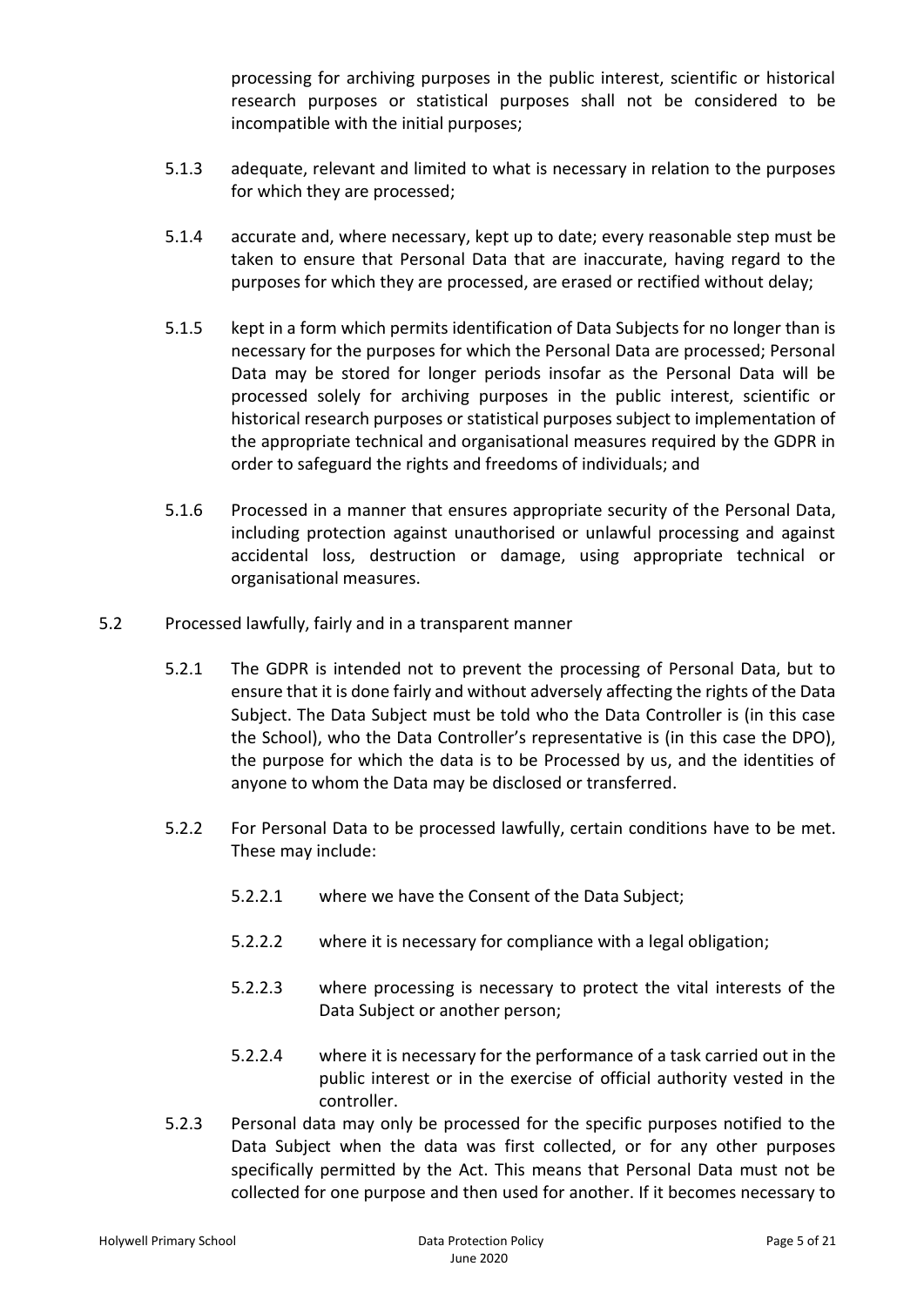change the purpose for which the data is processed, the Data Subject must be informed of the new purpose before any processing occurs.

### 5.3 Sensitive Personal Data

- 5.3.1 The School will be processing Sensitive Personal Data about our stakeholders. We recognise that the law states that this type of Data needs more protection. Therefore, Data Users must be more careful with the way in which we process Sensitive Personal Data.
- 5.3.2 When Sensitive Personal Data is being processed, as well as establishing a lawful basis (as outlined in paragraph 5.1 above), a separate condition for processing it must be met. In most cases the relevant conditions are likely to be that:
	- 5.3.2.1 the Data Subject's explicit consent to the processing of such data has been obtained
	- 5.3.2.2 processing is necessary for reasons of substantial public interest, on the basis of Union or Member State law which shall be proportionate to the aim pursued, where we respect the essence of the right to data protection and provide for suitable and specific measures to safeguard the fundamental rights and the interests of the Data Subject;
	- 5.3.2.3 processing is necessary to protect the vital interests of the Data Subject or of another natural person where the Data Subject is physically or legally incapable of giving consent;
	- 5.3.2.4 processing is necessary for the purposes of carrying out the obligations and exercising specific rights of the Data Controller or of the Data Subject in the field of employment law in so far as it is authorised by Union or Member State law or a collective agreement pursuant to Member State law providing for appropriate safeguards for the fundamental rights and the interests of the Data Subject.
- 5.3.3 The School recognises that in addition to Sensitive Personal Data, we are also likely to Process information about our stakeholders which is confidential in nature, for example, information about family circumstances, child protection or safeguarding issues. Appropriate safeguards must be implemented for such information, even if it does not meet the legal definition of Sensitive Personal Data.
- 5.4 Criminal convictions and offences
	- 5.4.1 There are separate safeguards in the GDPR for Personal Data relating to criminal convictions and offences.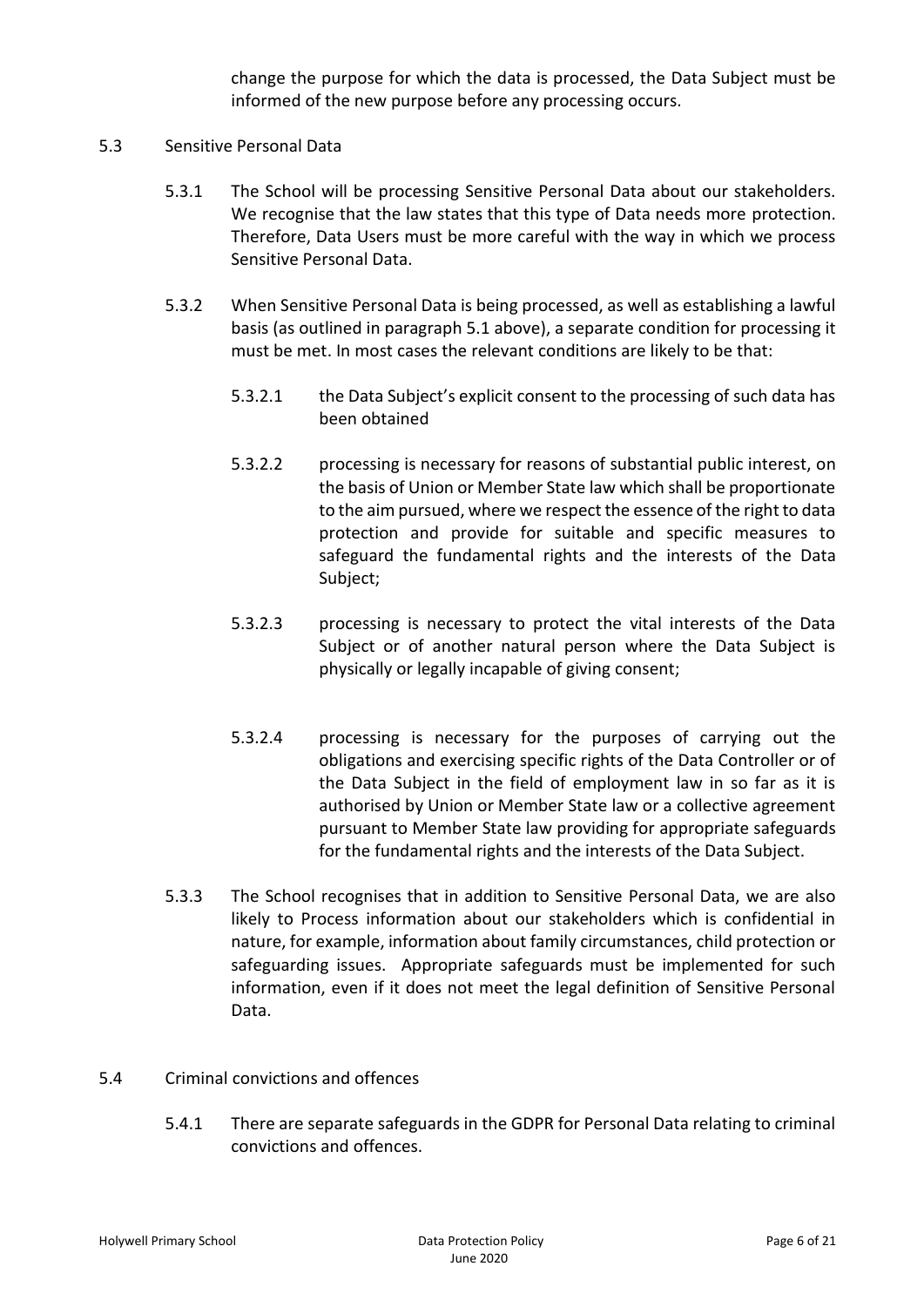- 5.4.2 It is likely that the School will Process Data about criminal convictions or offences. This may be as a result of pre-vetting checks we are required to undertake on staff and governors or due to information which we may acquire during the course of their employment or appointment.
- 5.4.3 In addition, from time to time we may acquire information about criminal convictions or offences involving pupils or Parents. This information is not routinely collected and is only likely to be processed by the School in specific circumstances, for example, if a child protection issue arises or if a parent / carer is involved in a criminal matter.
- 5.4.4 Where appropriate, such information may be shared with external agencies such as the child protection team at the Local Authority, the Local Authority Designated Officer and / or the Police. Such information will only be processed to the extent that it is lawful to do so and appropriate measures will be taken to keep the data secure.

#### 5.5 Transparency

- 5.5.1 One of the key requirements of the GDPR relates to transparency. This means that the School must keep Data Subjects informed about how their Personal Data will be processed when it is collected.
- 5.5.2 One of the ways we provide this information to individuals is through a privacy notice which sets out important information what we do with their Personal Data. The School has developed privacy notices for the following categories of people:

| 5.5.2.1 | Pupils    |
|---------|-----------|
| 5.5.2.2 | Parents   |
| 5.5.2.3 | Staff     |
| 5.5.2.4 | Governors |

- 5.5.3 The School wishes to adopt a layered approach to keeping people informed about how we process their Personal Data. This means that the privacy notice is just one of the tools we will use to communicate this information. Employees are expected to use other appropriate and proportionate methods to tell individuals how their Personal Data is being processed if Personal Data is being processed in a way that is not envisaged by our privacy notices and / or at the point when individuals are asked to provide their Personal Data, for example, where Personal Data is collected about visitors to School premises or if we ask people to complete forms requiring them to provide their Personal Data.
- 5.5.4 We will ensure that privacy notices are concise, transparent, intelligible and easily accessible; written in clear and plain language, particularly if addressed to a child; and free of charge.
- 5.6 Consent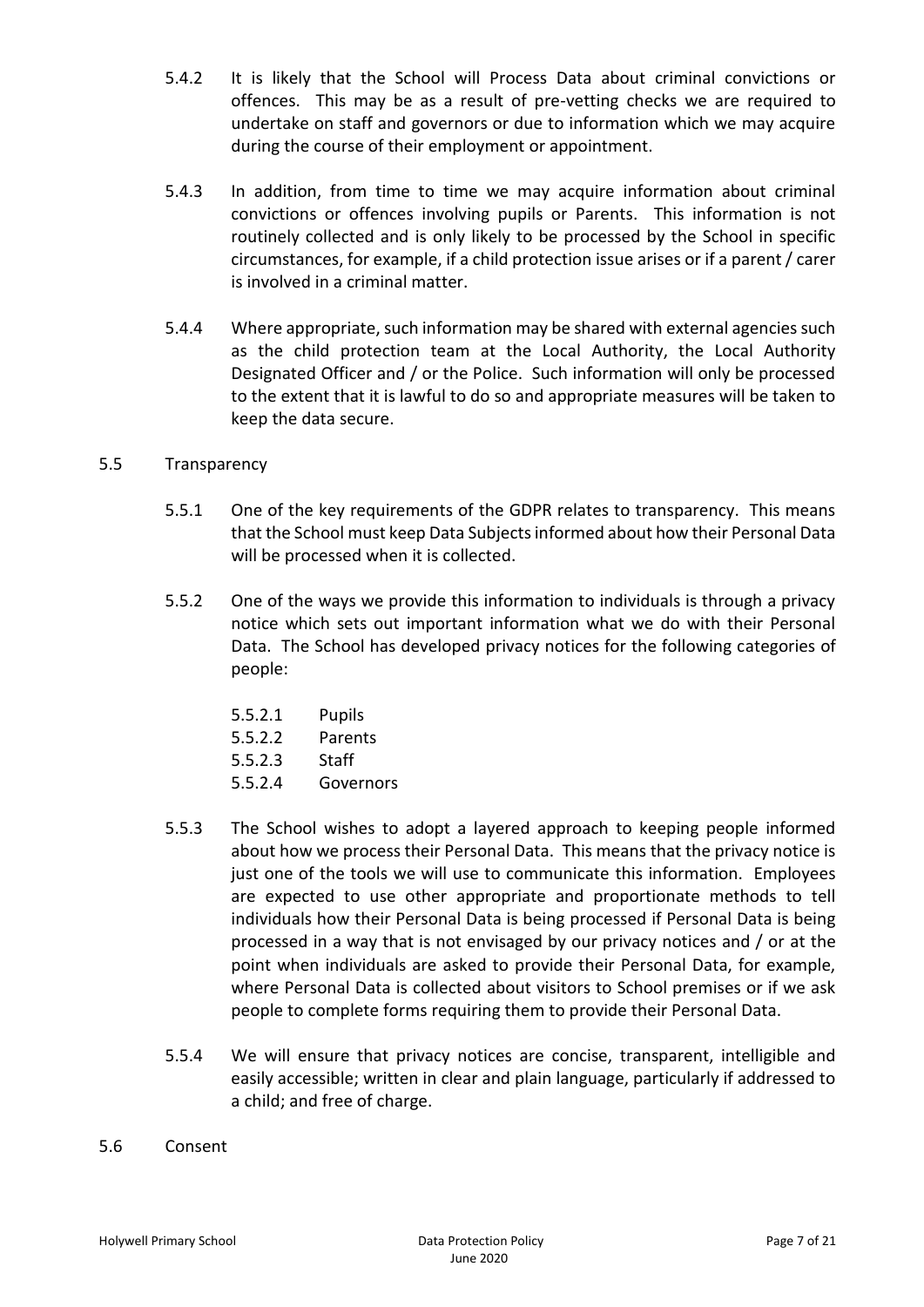- 5.6.1 The School must only process Personal Data on the basis of one or more of the lawful bases set out in the GDPR, which include Consent. Consent is not the only lawful basis and there are likely to be many circumstances when we process Personal Data and our justification for doing so is based on a lawful basis other than Consent.
- 5.6.2 A Data Subject consents to Processing of their Personal Data if they indicate agreement clearly either by a statement or positive action to the Processing. Consent requires affirmative action so silence, pre-ticked boxes or inactivity are unlikely to be sufficient. If Consent is given in a document which deals with other matters, then the Consent must be kept separate from those other matters.
- 5.6.3 In the event that we are relying on Consent as a basis for Processing Personal Data about pupils, we will obtain Consent from the Parent/Carer. Consent is likely to be required if, for example, the School wishes to use a photo of a pupil on its website or on social media. Consent is also required before any pupils are signed up to online learning platforms. When relying on Consent, we will make sure that the child understands what they are consenting to, and we will not exploit any imbalance in power in the relationship between us.
- 5.6.4 Data Subjects must be easily able to withdraw Consent to Processing at any time and withdrawal must be promptly honoured. Consent may need to be refreshed if we intend to Process Personal Data for a different and incompatible purpose which was not disclosed when the Data Subject first consented.
- 5.6.5 Unless we can rely on another legal basis of Processing, Explicit Consent is usually required for Processing Sensitive Personal Data. Often we will be relying on another legal basis (and not require Explicit Consent) to Process most types of Sensitive Data.
- 5.6.6 Evidence and records of Consent must be maintained so that the School can demonstrate compliance with Consent requirements.

## **6. Specified, explicit and legitimate purposes**

- 6.1 Personal data should only be collected to the extent that it is required for the specific purpose notified to the Data Subject, for example, in the Privacy Notice or at the point of collecting the Personal Data. Any data which is not necessary for that purpose should not be collected in the first place.
- 6.2 The School will be clear with Data Subjects about why their Personal Data is being collected and how it will be processed. We cannot use Personal Data for new, different or incompatible purposes from that disclosed when it was first obtained unless we have informed the Data Subject of the new purposes and they have consented where necessary.

### **7. Adequate, relevant and limited to what is necessary**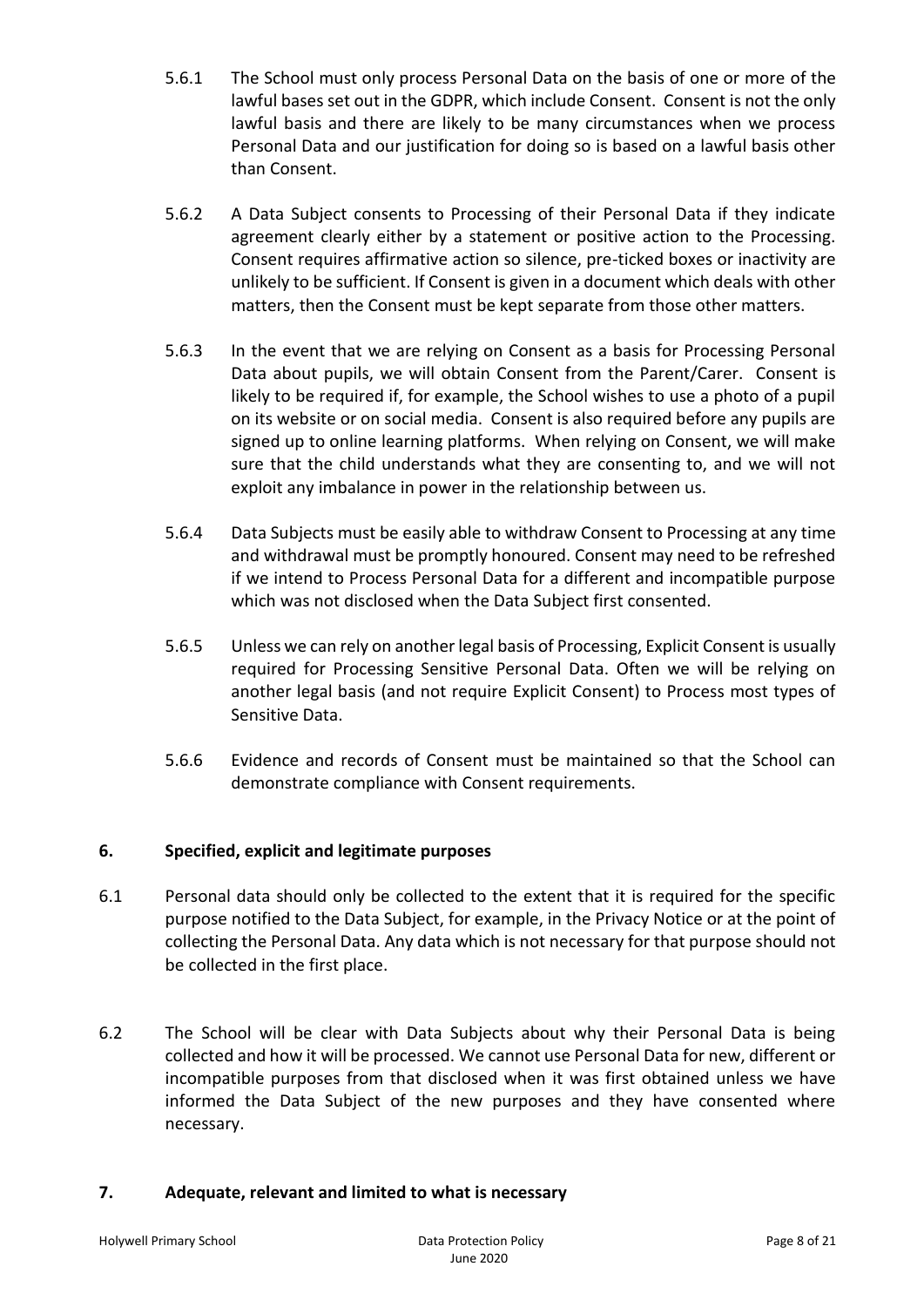- 7.1 The School will ensure that the Personal Data collected is adequate to enable us to perform our functions and that the information is relevant and limited to what is necessary.
- 7.2 In order to ensure compliance with this principle, the School will check records at appropriate intervals for missing, irrelevant or seemingly excessive information and may contact Data Subjects to verify certain items of data.
- 7.3 Employees must also give due consideration to any forms stakeholders are asked to complete and consider whether the all the information is required. We may only collect Personal Data that is needed to operate as a school functions and we should not collect excessive data. We should ensure that any Personal Data collected is adequate and relevant for the intended purposes.
- 7.4 The School will implement measures to ensure that Personal Data is processed on a 'Need to Know' basis. This means that the only members of staff or governors who need to know Personal Data about a Data Subject will be given access to it and no more information than is necessary for the relevant purpose will be shared. In practice, this means that the School may adopt a layered approach in some circumstances, for example, members of staff or governors may be given access to basic information about a pupil or employee if they need to know it for a particular purpose but other information about a Data Subject may be restricted to certain members of staff who need to know it, for example, where the information is Sensitive Personal Data, relates to criminal convictions or offences or is confidential in nature (for example, child protection or safeguarding records).
- 7.5 When Personal Data is no longer needed for specified purposes, it must be deleted or anonymised in accordance with the School's data retention guidelines.

### **8. Accurate and, where necessary, kept up to date**

- 8.1 Personal data must be accurate and kept up to date. Information which is incorrect or misleading is not accurate and steps should therefore be taken to check the accuracy of any Personal Data at the point of collection and at regular intervals afterwards. Inaccurate or out-of-date data should be destroyed.
- 8.2 If a Data Subject informs the School of a change of circumstances their records will be updated as soon as is practicable.
- 8.3 Where a Data Subject challenges the accuracy of their data, the School will immediately mark the record as potentially inaccurate, or 'challenged'. In the case of any dispute, we shall try to resolve the issue informally, but if this proves impossible, disputes will be referred to the Data Protection for their judgement. If the problem cannot be resolved at this stage, the Data Subject should refer their complaint to the Information Commissioner's Office. Until resolved the 'challenged' marker will remain and all disclosures of the affected information will contain both versions of the information.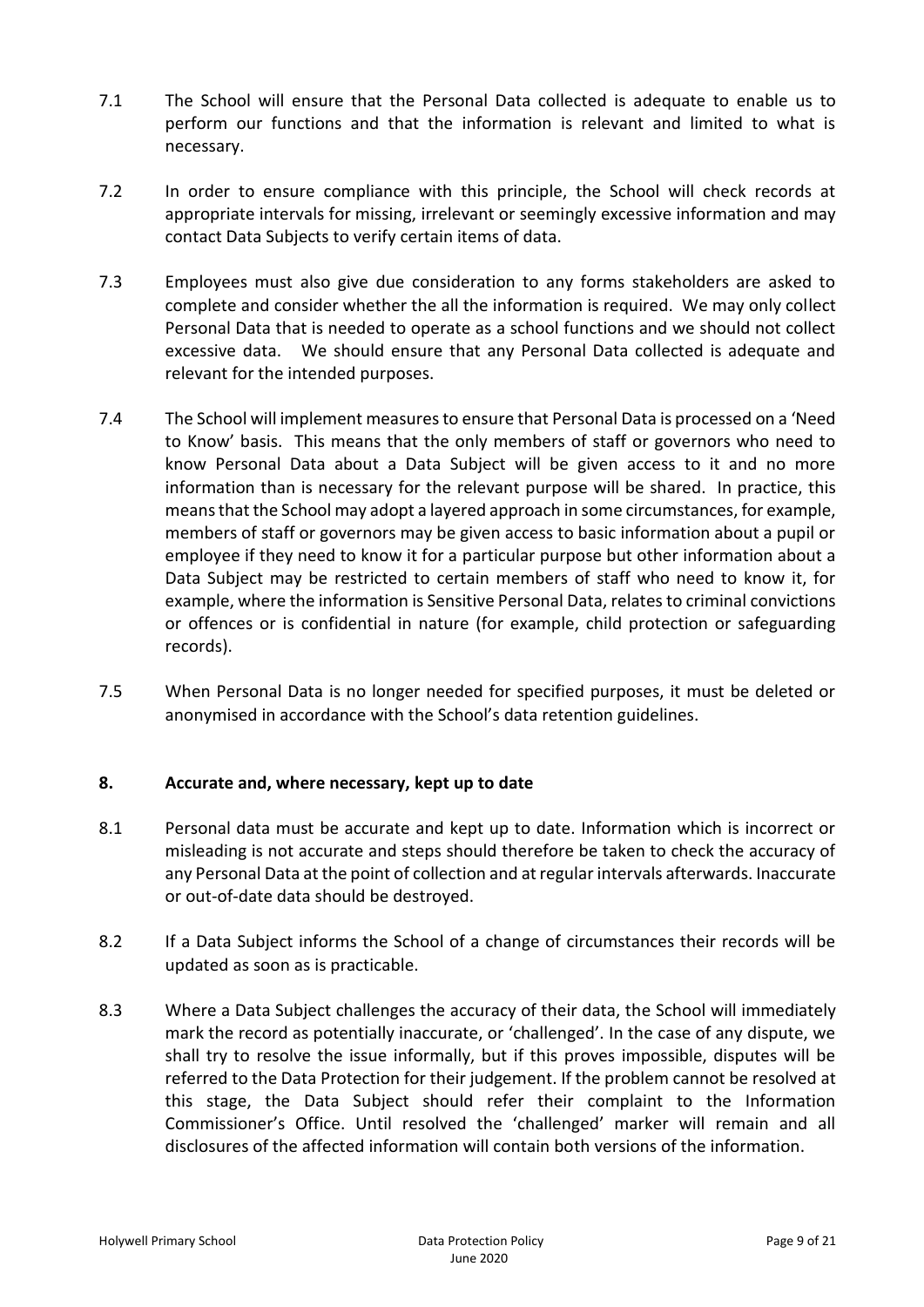8.4 Notwithstanding paragraph 8.3, a Data Subject continues to have rights under the GDPR and may refer a complaint to the Information Commissioner's Office regardless of whether the procedure set out in paragraph 8.3 has been followed.

### **9. Data to be kept for no longer than is necessary for the purposes for which the Personal Data are processed**

- 9.1 Personal data should not be kept longer than is necessary for the purpose for which it is held. This means that data should be destroyed or erased from our systems when it is no longer required.
- 9.2 It is the duty of the DPO, after taking appropriate guidance for legal considerations, to ensure that obsolete data are properly erased. The School has a retention schedule for all data.

### **10. Data to be processed in a manner that ensures appropriate security of the Personal Data**

- 10.1 The School has taken steps to ensure that appropriate security measures are taken against unlawful or unauthorised processing of Personal Data, and against the accidental loss of, or damage to, Personal Data. Data Subjects may apply to the courts for compensation if they have suffered damage from such a loss.
- 10.2 The GDPR requires us to put in place procedures and technologies to maintain the security of all Personal Data from the point of collection to the point of destruction.
- 10.3 We will develop, implement and maintain safeguards appropriate to our size, scope, our available resources, the amount of Personal Data that we own or maintain on behalf of others and identified risks (including use of encryption and Pseudonymisation where applicable). We will regularly evaluate and test the effectiveness of those safeguards to ensure security of our Processing of Personal Data.
- 10.4 Data Users are responsible for protecting the Personal Data we hold. Data Users must implement reasonable and appropriate security measures against unlawful or unauthorised Processing of Personal Data and against the accidental loss of, or damage to, Personal Data. Data Users must exercise particular care in protecting Sensitive Personal Data from loss and unauthorised access, use or disclosure.
- 10.5 Data Users must follow all procedures and technologies we put in place to maintain the security of all Personal Data from the point of collection to the point of destruction. Data Users must comply with all applicable aspects of our Data Security Policy and not attempt to circumvent the administrative, physical and technical safeguards we implement and maintain in accordance with the GDPR and relevant standards to protect Personal Data.
- 10.6 Maintaining data security means guaranteeing the confidentiality, integrity and availability of the Personal Data, defined as follows:
	- 10.6.1 **Confidentiality** means that only people who are authorised to use the data can access it.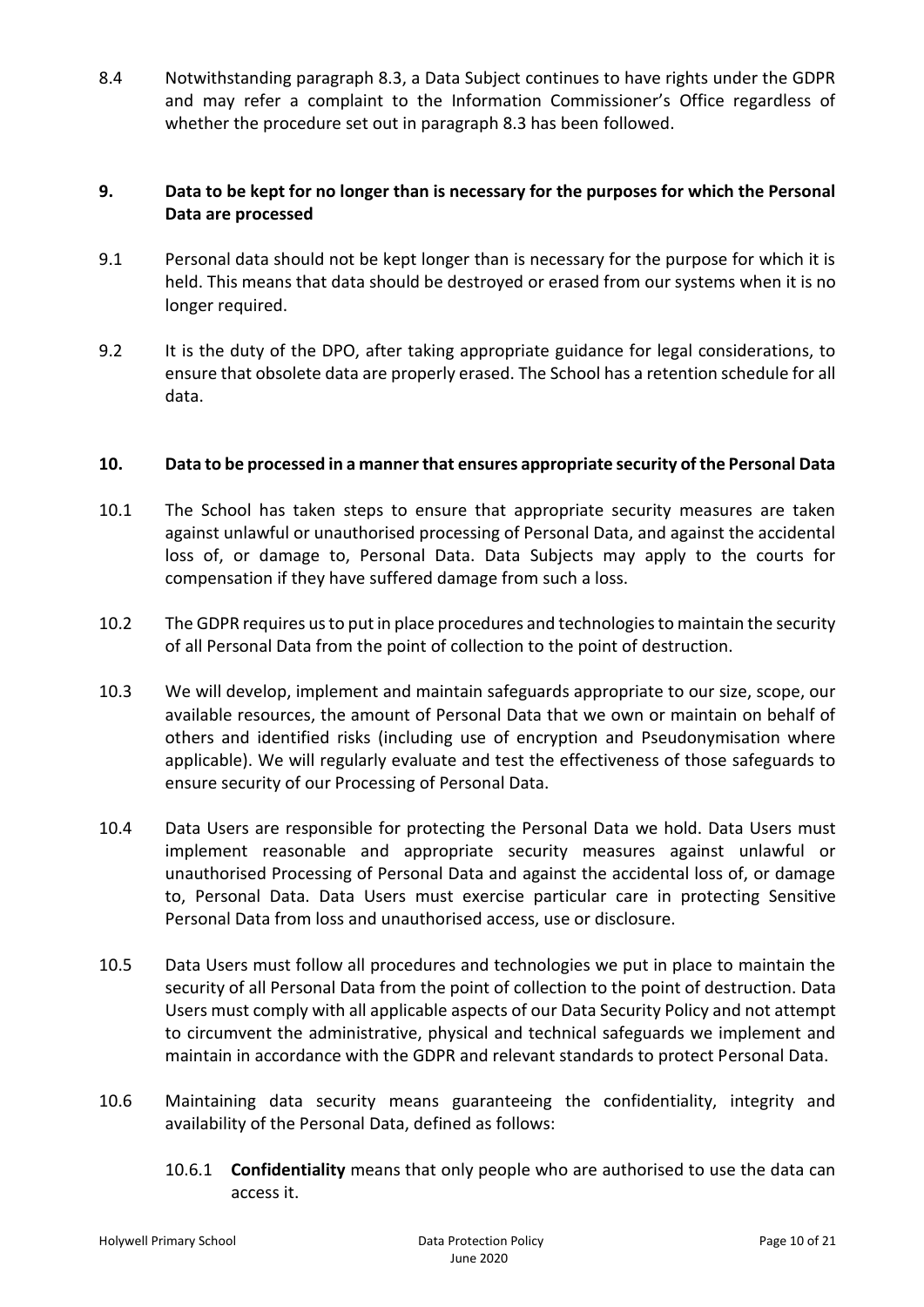- 10.6.2 **Integrity** means that Personal Data should be accurate and suitable for the purpose for which it is processed.
- 10.6.3 **Availability** means that authorised users should be able to access the data if they need it for authorised purposes.
- 10.7 It is the responsibility of all members of staff and governors to work together to ensure that the Personal Data we hold is kept secure. We rely on our colleagues to identify and report any practices that do not meet these standards so that we can take steps to address any weaknesses in our systems. Anyone who has any comments or concerns about security should notify the Headteacher or the DPO.
- 10.8 Please see our Data Security Policy for details for the arrangements in place to keep Personal Data secure.

#### 10.9 Governors

- 10.9.1 Governors are likely to process Personal Data when they are performing their duties, for example, if they are dealing with employee issues, pupil exclusions or parent complaints. Governors should be trained on the School's data protection processes as part of their induction and should be informed about their responsibilities to keep Personal Data secure. This includes:
	- 10.9.1.1 Ensure that Personal Data which comes into their possession as a result of their School duties is kept secure from third parties, including family members and friends;
	- 10.9.1.2 Ensure they are provided with a copy of the School's Data Security Policy.
	- 10.9.1.3 Using a School email account for any School-related communications;
	- 10.9.1.4 Ensuring that any School-related communications or information stored or saved on an electronic device or computer is password protected [and encrypted];
	- 10.9.1.5 Taking appropriate measures to keep Personal Data secure, which includes ensuring that hard copy documents are securely locked away so that they cannot be access by third parties.
- 10.9.2 Governors will be asked to read and sign an Acceptable Use Agreement.

### **11. Processing in line with Data Subjects' rights**

11.1 Data Subjects have rights when it comes to how we handle their Personal Data. These include rights to: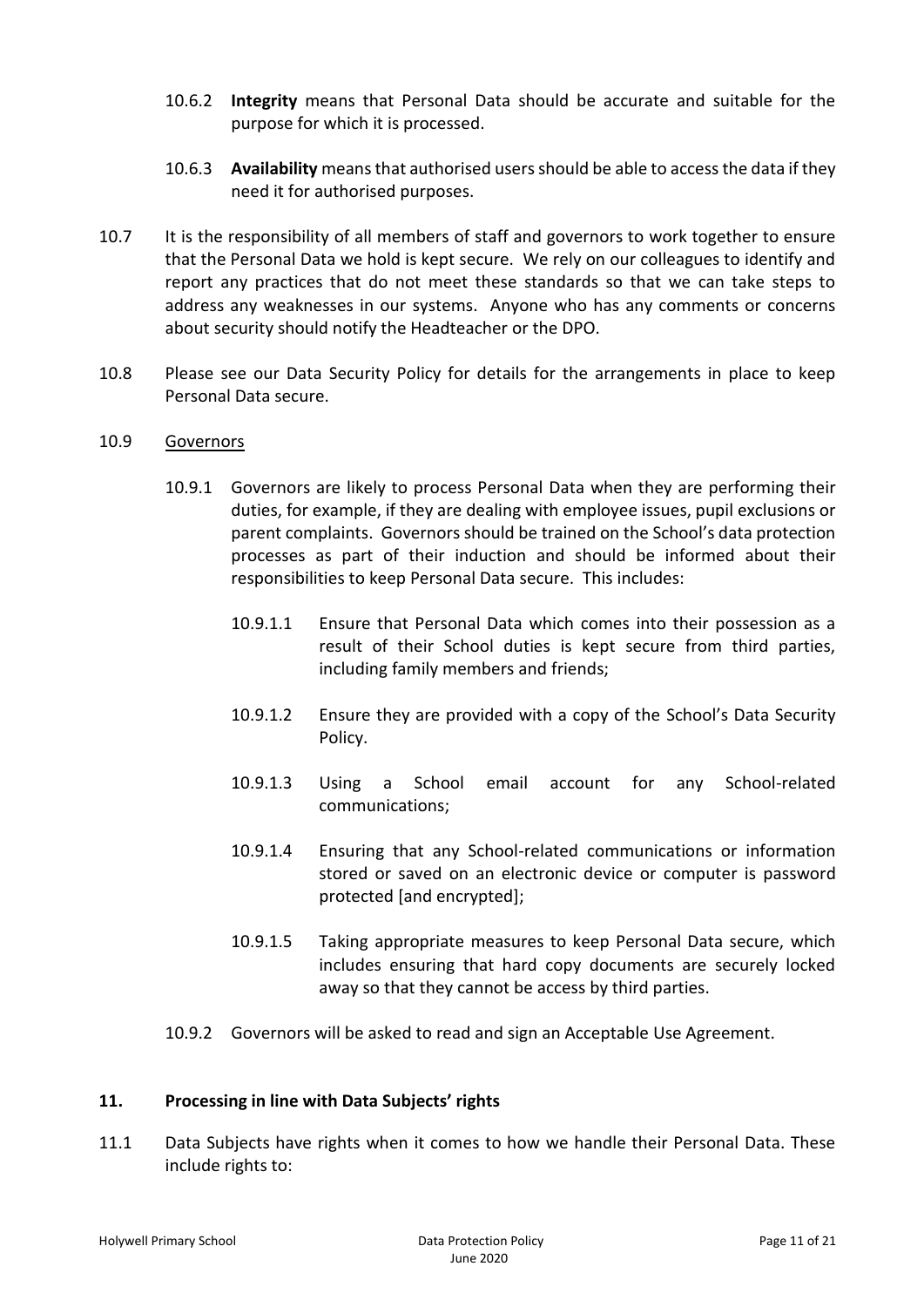- 11.1.1 withdraw Consent to Processing at any time;
- 11.1.2 receive certain information about the Data Controller's Processing activities;
- 11.1.3 request access to their Personal Data that we hold;
- 11.1.4 prevent our use of their Personal Data for direct marketing purposes;
- 11.1.5 ask us to erase Personal Data if it is no longer necessary in relation to the purposes for which it was collected or Processed or to rectify inaccurate data or to complete incomplete data;
- 11.1.6 restrict Processing in specific circumstances;
- 11.1.7 challenge Processing which has been justified on the basis of our legitimate interests or in the public interest;
- 11.1.8 request a copy of an agreement under which Personal Data is transferred outside of the EEA;
- 11.1.9 object to decisions based solely on Automated Processing, including profiling (Automated Decision Making);
- 11.1.10 prevent Processing that is likely to cause damage or distress to the Data Subject or anyone else;
- 11.1.11 be notified of a Personal Data Breach which is likely to result in high risk to their rights and freedoms;
- 11.1.12 make a complaint to the supervisory authority (the ICO); and
- 11.1.13 in limited circumstances, receive or ask for their Personal Data to be transferred to a third party in a structured, commonly used and machine readable format.
- 11.2 We are required to verify the identity of an individual requesting data under any of the rights listed above. Members of staff should not allow third parties to persuade them into disclosing Personal Data without proper authorisation.

### **12. Dealing with subject access requests**

- 12.1 The GDPR extends to all Data Subjects a right of access to their own Personal Data. A formal request from a Data Subject for information that we hold about them must be made in writing. The School can invite a Data Subject to complete a form but we may not insist that they do so.
- 12.2 It is important that all members of staff are able to recognise that a written request made by a person for their own information is likely to be a valid Subject Access Request, even if the Data Subject does not specifically use this phrase in their request or refer to the GDPR. In some cases, a Data Subject may mistakenly refer to the "Freedom of Information Act" but this should not prevent the School from responding to the request as being made under the GDPR, if appropriate. Some requests may contain a combination of a Subject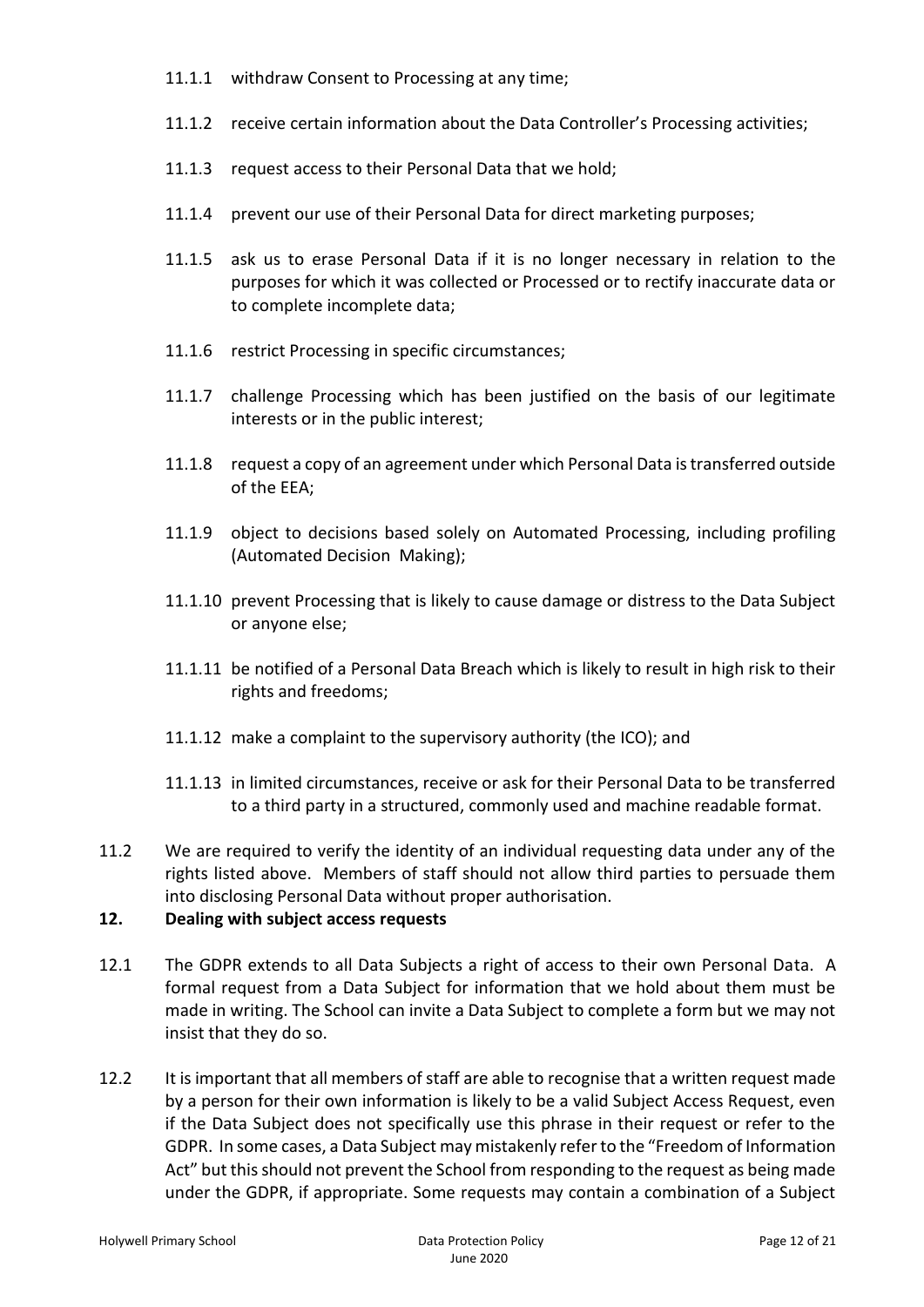Access Request for Personal Data under the GDPR and a request for information under the Freedom of Information Act 2000 ("FOIA"). Requests for information under the FOIA must be dealt with promptly and in any event within 20 school days.

- 12.3 Any member of staff who receives a written request of this nature must immediately forward it to the DPO as the statutory time limit for responding is **one calendar month**. Under the Data Protection Act 1998 (DPA 1998), Data Controllers previously had 40 calendar days to respond to a request.
- 12.4 As the time for responding to a request does not stop during the periods when the School is closed for the holidays, we will attempt to mitigate any impact this may have on the rights of data subjects to request access to their data by implementing the following measures:
	- 1. Establish if the request is valid and formal.
	- 2. If required send a form to ensure that the request is formal.
	- 3. Establish identify if appropriate.
	- 4. Following receipt of a subject access request, and provided that there is sufficient information to process the request, an entry should be made in the School's Subject Access log book, showing the date of receipt, the Data Subject's name, the name and address of requester (if different), the type of data required (e.g. Student Record, Personnel Record), and the planned date for supplying the information (not more than one calendar month from the request date).
	- 5. Following an entry into the log book send a standard letter recognising that the request has been received and recorded. State in the letter that school is closed and that the school will endeavour to respond in the time required but that this might not be the case.
	- 6. Should more information be required to establish either the identity of the Data Subject (or agent) or the type of data requested, the date of entry in the log will be date on which sufficient information has been provided.
- 12.5 A fee may no longer be charged to the individual for provision of this information (previously a fee of £10 could be charged under the DPA 1998).
- 12.6 The School may ask the Data Subject for reasonable identification so that they can satisfy themselves about the person's identity before disclosing the information.
- 12.7 In order to ensure that people receive only information about themselves it is essential that a formal system of requests is in place.
- 12.8 Our pupils are not considered mature enough to understand their rights under the GDPR and therefore the Parent/Carer will be expected to make a request on a child's behalf.
- 12.9 Requests from Parents in respect of their own child will be processed as requests made on behalf of the Data Subject (the child, subject to any exemptions that apply under the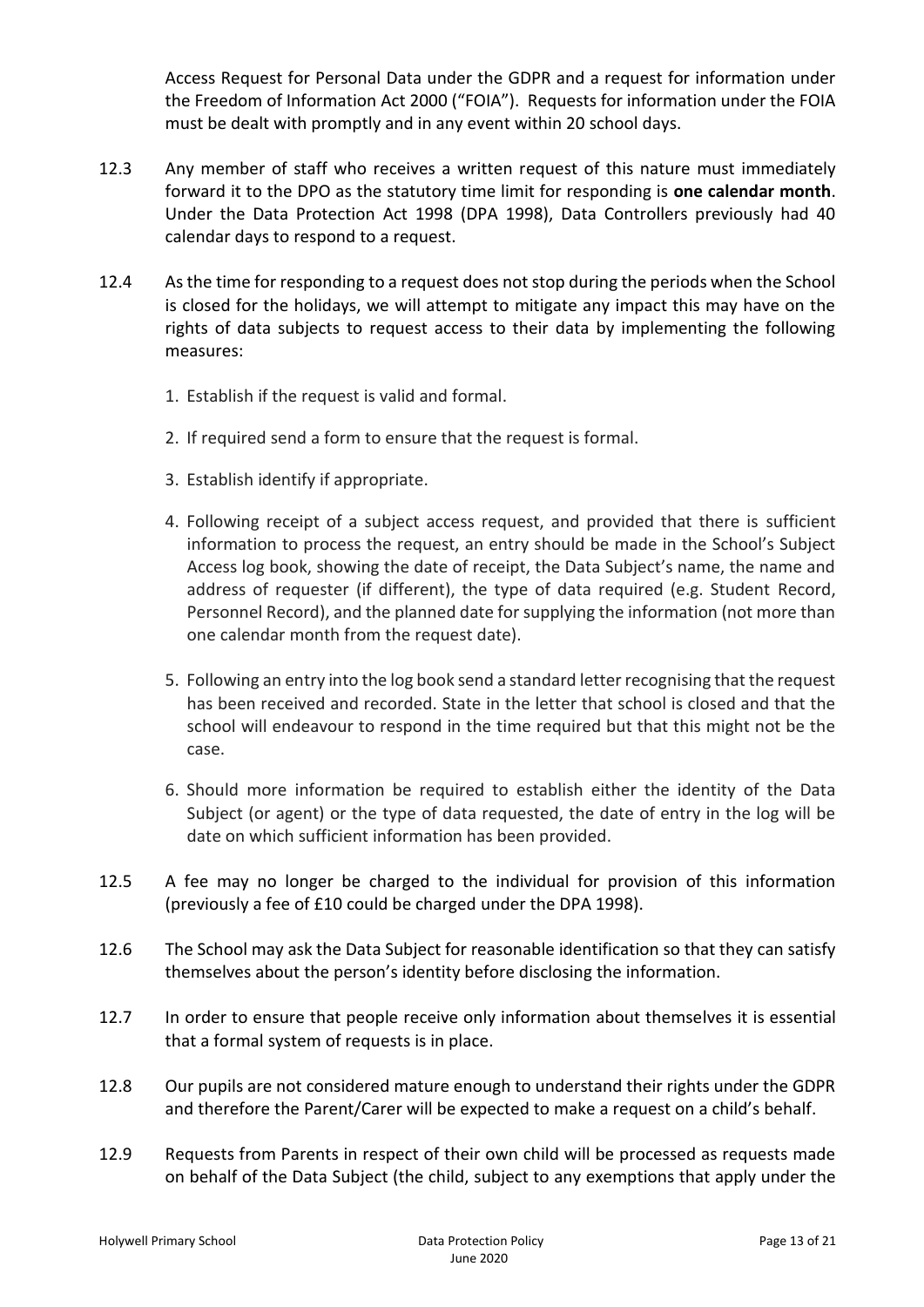Act or other legislation). If Consent is not given to disclosure, the School shall not disclose the Personal Data if to do so would breach any of the data protection principles.

- 12.10 It should be noted that the Education (Pupil Information) (England) Regulations 2005 (the "Regulations") applies to maintained schools so the rights available to parents in those Regulations to access their child's educational records apply to the School. This means that following receipt of a request from a parent for a copy of their child's educational records, the School must provide a copy within 15 school days, subject to any exemptions or court orders which may apply. The School may charge a fee for providing a copy of the educational record, depending on the number of pages as set out in the Regulations. This is a separate statutory right that parents of children who attend maintained schools have so such requests should not be treated as a subject access request.
- 12.11 Following receipt of a subject access request, and provided that there is sufficient information to process the request, an entry should be made in the School's Subject Access log book, showing the date of receipt, the Data Subject's name, the name and address of requester (if different), the type of data required (e.g. Student Record, Personnel Record), and the planned date for supplying the information (not more than one calendar month from the request date). Should more information be required to establish either the identity of the Data Subject (or agent) or the type of data requested, the date of entry in the log will be date on which sufficient information has been provided.
- 12.12 Where requests are "manifestly unfounded or excessive", in particular because they are repetitive, the School can:
	- 12.12.1 charge a reasonable fee taking into account the administrative costs of providing the information; or

12.12.2 refuse to respond.

- 12.13 Where we refuse to respond to a request, the response must explain why to the individual, informing them of their right to complain to the supervisory authority and to a judicial remedy without undue delay and at the latest within one month. Members of staff should refer to any guidance issued by the ICO on Subject Access Requests and consult the DPO before refusing a request.
- 12.14 Certain information may be exempt from disclosure so members of staff will need to consider what exemptions (if any) apply and decide whether you can rely on them. For example, information about third parties may be exempt from disclosure. In practice, this means that you may be entitled to withhold some documents entirely or you may need to redact parts of them. Care should be taken to ensure that documents are redacted properly. Please seek further advice or support from the DPO if you are unsure which exemptions apply.
- 12.15 In the context of a School a subject access request is normally part of a broader complaint or concern from a Parent or may be connected to a disciplinary or grievance for an employee. Members of staff should therefore ensure that the broader context is taken into account when responding to a request and seek advice if required on managing the broader issue and the response to the request.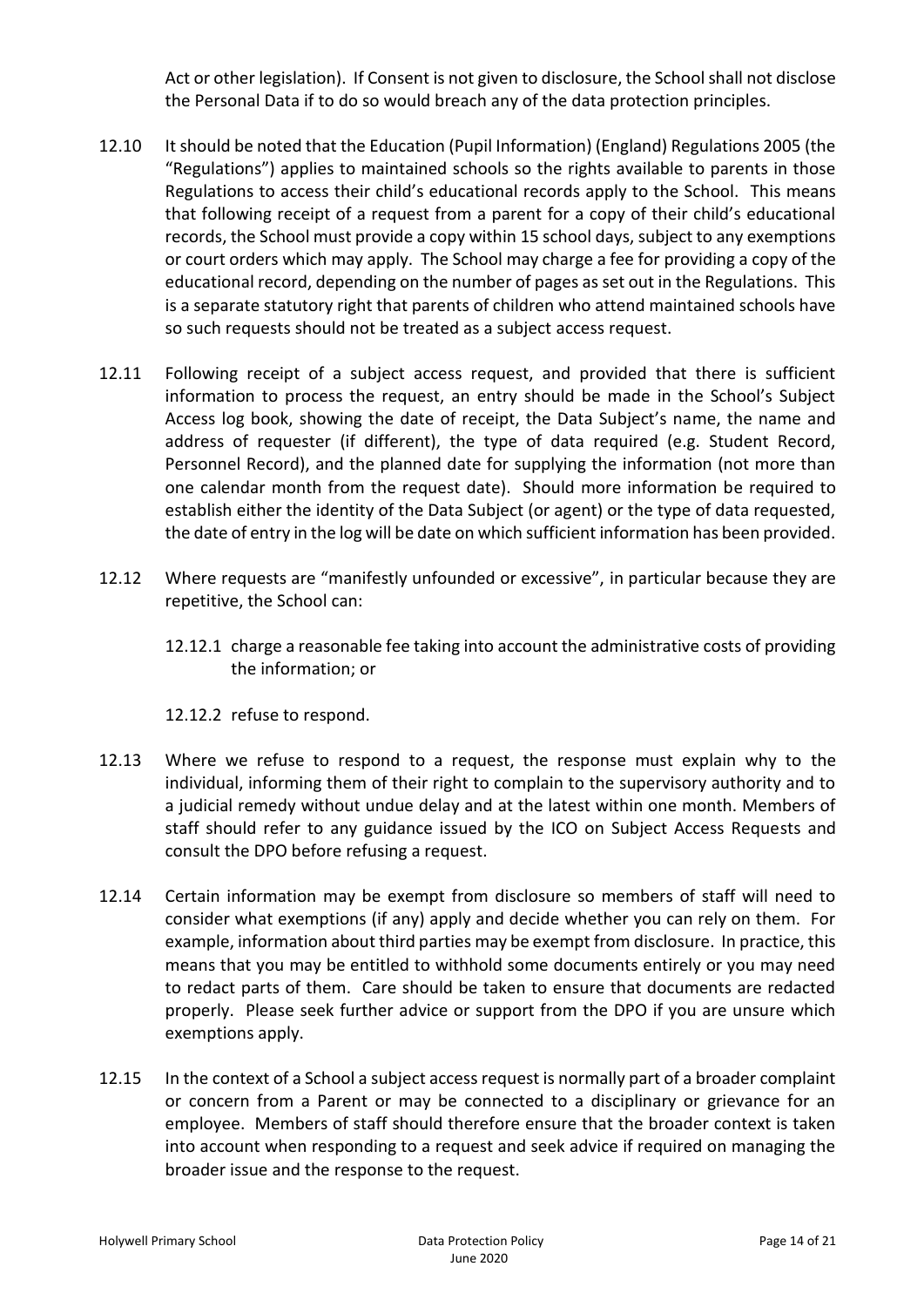### **13. Providing information over the telephone**

- 13.1 Any member of staff dealing with telephone enquiries should be careful about disclosing any Personal Data held by the School whilst also applying common sense to the particular circumstances. In particular they should:
	- 13.1.1 Check the caller's identity to make sure that information is only given to a person who is entitled to it.
	- 13.1.2 Suggest that the caller put their request in writing if they are not sure about the caller's identity and where their identity cannot be checked.
	- 13.1.3 Refer to their line manager or the DPO for assistance in difficult situations. Noone should feel pressurised into disclosing personal information.

### **14. Authorised disclosures**

- 14.1 The School will only disclose data about individuals if one of the lawful bases apply.
- 14.2 Only authorised and trained staff are allowed to make external disclosures of Personal Data. The School will regularly share Personal Data with third parties where it is lawful and appropriate to do so including, but not limited to, the following:
	- 14.2.1 Local Authorities
	- 14.2.2 the Department for Education
	- 14.2.3 the Disclosure and Barring Service
	- 14.2.4 the Teaching Regulation Agency
	- 14.2.5 the Teachers' Pension Service
	- 14.2.6 the Local Government Pension Scheme which is administered by the Local Pensions Partnership (LLP)
	- 14.2.7 Herts for Learning Human Resources (SERCO)
	- 14.2.8 the Police or other law enforcement agencies
	- 14.2.9 Herts for Learning legal advisors
	- 14.2.10 HCC insurance provider
	- 14.2.11 occupational health advisors
	- 14.2.12 exam boards including the Standards Testing Agency and the DfE through NCA tools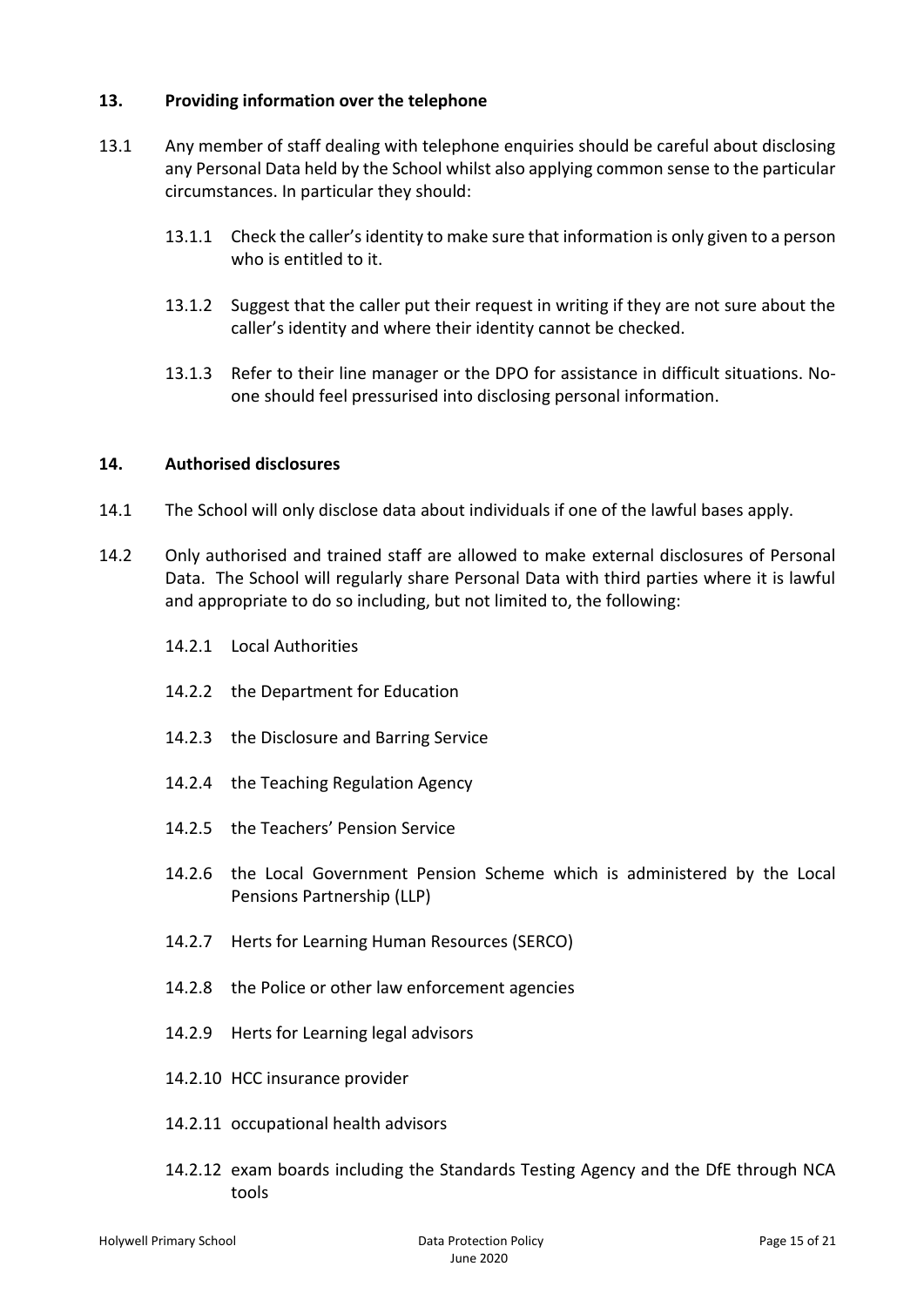- 14.2.13 NHS health professionals including educational psychologists and school nurses;
- 14.2.14 Education Welfare Officers;
- 14.2.15 Courts, if ordered to do so;
- 14.2.16 Prevent teams in accordance with the Prevent Duty on schools;
- 14.2.17 other schools, for example, if we are negotiating a managed move and we have Consent to share information in these circumstances;
- 14.3 Some of the organisations we share Personal Data with may also be Data Controllers in their own right in which case we will be jointly controllers of Personal Data and may be jointly liable in the event of any data breaches.
- 14.4 Data Sharing Agreements should be completed when setting up 'on-going' or 'routine' information sharing arrangements with third parties who are Data Controllers in their own right. However, they are not needed when information is shared in one-off circumstances but a record of the decision and the reasons for sharing information should be kept.
- 14.5 All Data Sharing Agreements must be signed off by the Data Protection Officer who will keep a register of all Data Sharing Agreements.
- 14.6 The GDPR requires Data Controllers to have a written contract in place with Data Processors which must include specific clauses relating to the way in which the data is Processed ("GDPR clauses"). A summary of the GDPR requirements for contracts with Data Processors is set out in Appendix 1. It will be the responsibility of the School to ensure that the GDPR clauses have been added to the contract with the Data Processor. Personal data may only be transferred to a third-party Data Processor if they agree to put in place adequate technical, organisational and security measures themselves.
- 14.7 In some cases Data Processors may attempt to include additional wording when negotiating contracts which attempts to allocate some of the risk relating to compliance with the GDPR, including responsibility for any Personal Data Breaches, onto the School. In these circumstances, the member of staff dealing with the contract should contact the DPO for further advice before agreeing to include such wording in the contract.

### **15. Reporting a Personal Data Breach**

- 15.1 The GDPR requires Data Controllers to notify any Personal Data Breach to the ICO and, in certain instances, the Data Subject.
- 15.2 A notifiable Personal Data Breach must be reported to the ICO without undue delay and where feasible within 72 hours, unless the data breach is unlikely to result in a risk to the individuals.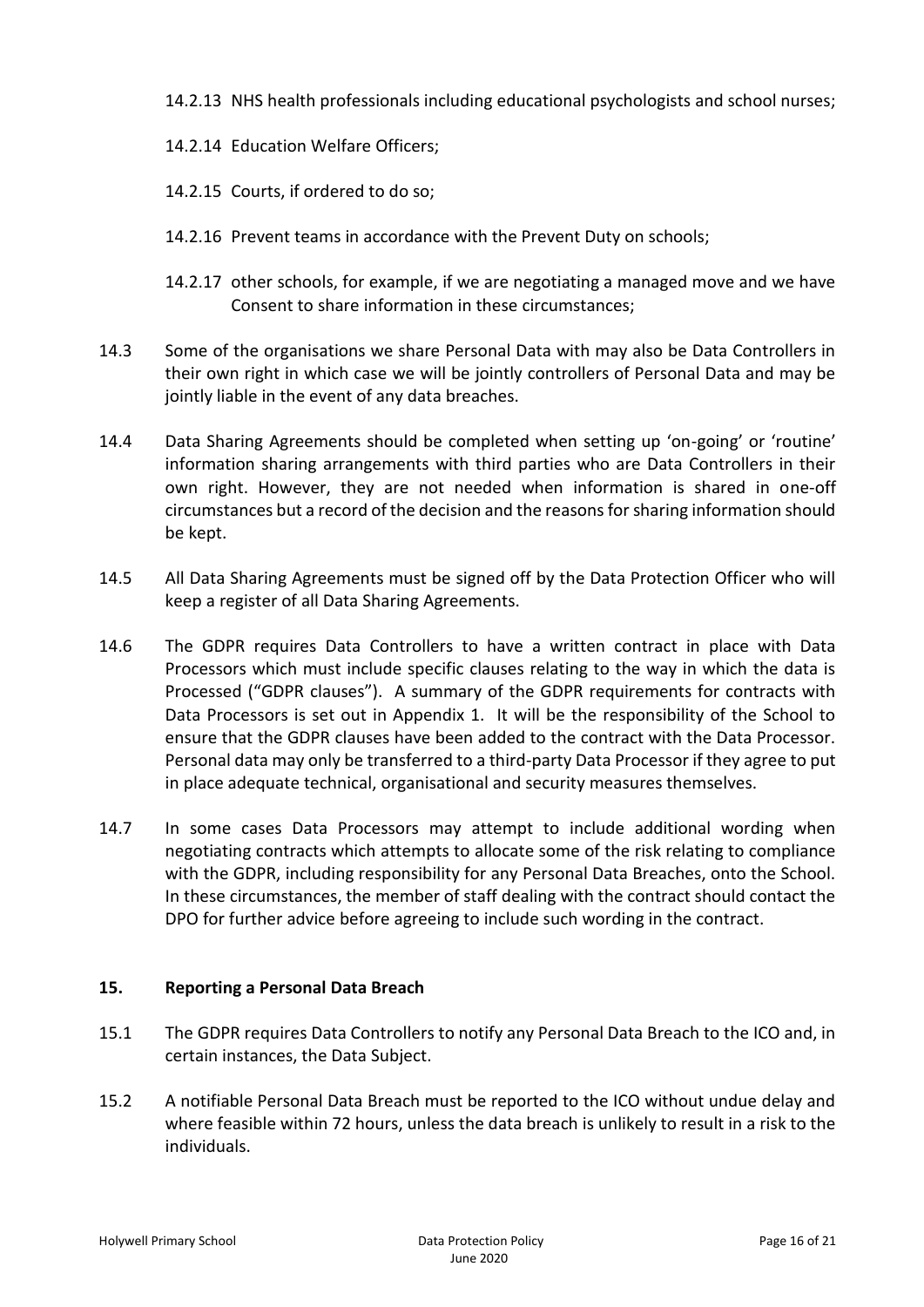- 15.3 If the breach is likely to result in high risk to affected Data Subjects, the GDPR, requires organisations to inform them without undue delay.
- 15.4 It is the responsibility of the DPO, or the nominated deputy, to decide whether to report a Personal Data Breach to the ICO.
- 15.5 We have put in place procedures to deal with any suspected Personal Data Breach and will notify Data Subjects or any applicable regulator where we are legally required to do so.
- 15.6 As the School is closed or has limited staff available during school holidays, there will be times when our ability to respond to a Personal Data Breach promptly and within the relevant timescales will be affected. However, the school will take the following measures to mitigate the impact this may have on Data Subjects:
	- 1. The DPO'S email address will be made available to staff and will be available on our website and in our privacy notices so that a member of staff can be contacted should an incident occur. This email address will be monitored regularly by the assigned member of staff.
	- 2. The DPO will have the contact details for the Headteacher, IT support, legal advisors and insurers, so that action can be taken without delay should a breach occur.
	- 3. The DPO should follow the steps set out above as best as he / she can in the circumstances. In particular, this should include reporting notifiable breaches to the ICO within 72 hours and, if required, the affected individuals. The report to the ICO should state that the school is closed or has limited staff available due to the school holidays and, depending on the circumstances, advice should be sought from the ICO on the steps the school should take to mitigate any risks.
- 15.7 If a member of staff or governor knows or suspects that a Personal Data Breach has occurred, the steps set out in para 15.6 above must be followed. In particular, the DPO must be notified immediately. All evidence relating to the potential Personal Data Breach should be preserved.

## **16. Accountability**

- 16.1 The School must implement appropriate technical and organisational measures in an effective manner, to ensure compliance with data protection principles. The School is responsible for, and must be able to demonstrate, compliance with the data protection principles.
- 16.2 The School must have adequate resources and controls in place to ensure and to document GDPR compliance including:
	- 16.2.1 appointing a suitably qualified DPO (where necessary) and an executive team accountable for data privacy;
	- 16.2.2 implementing Privacy by Design when Processing Personal Data and completing Data Protection Impact Assessments (DPIAs) where Processing presents a high risk to rights and freedoms of Data Subjects;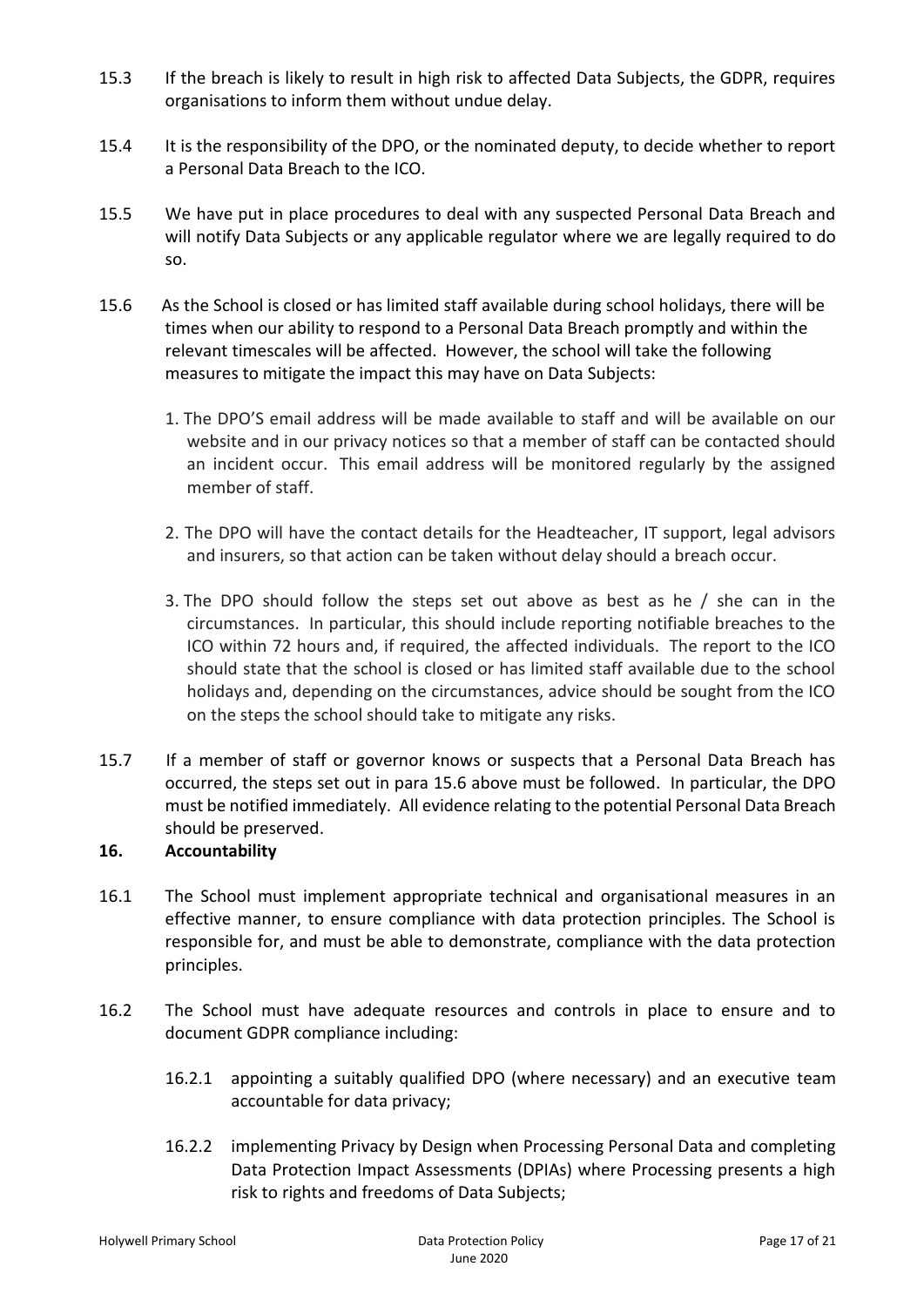- 16.2.3 integrating data protection into internal documents including this Data Protection Policy, related policies and Privacy Notices;
- 16.2.4 regularly training employees and governors on the GDPR, this Data Protection Policy, related policies and data protection matters including, for example, Data Subject's rights, Consent, legal bases, DPIA and Personal Data Breaches. The School must maintain a record of training attendance by School personnel; and
- 16.2.5 regularly testing the privacy measures implemented and conducting periodic reviews and audits to assess compliance, including using results of testing to demonstrate compliance improvement effort.

### **17. Record keeping**

- 17.1 The GDPR requires us to keep full and accurate records of all our Data Processing activities.
- 17.2 We must keep and maintain accurate records reflecting our Processing including records of Data Subjects' Consents and procedures for obtaining Consents.
- 17.3 These records should include, at a minimum, the name and contact details of the Data Controller and the DPO, clear descriptions of the Personal Data types, Data Subject types, Processing activities, Processing purposes, third-party recipients of the Personal Data, Personal Data storage locations, Personal Data transfers, the Personal Data's retention period and a description of the security measures in place. In order to create such records, data maps should be created which should include the detail set out above together with appropriate data flows.

### **18. Training and audit**

- 18.1 We are required to ensure all School personnel have undergone adequate training to enable us to comply with data privacy laws. We must also regularly test our systems and processes to assess compliance.
- 18.2 Members of staff must attend all mandatory data privacy related training.

### **19. Privacy By Design and Data Protection Impact Assessment (DPIA)**

- 19.1 We are required to implement Privacy by Design measures when Processing Personal Data by implementing appropriate technical and organisational measures (like Pseudonymisation) in an effective manner, to ensure compliance with data privacy principles.
- 19.2 This means that we must assess what Privacy by Design measures can be implemented on all programs/systems/processes that Process Personal Data by taking into account the following:
	- 19.2.1 the state of the art;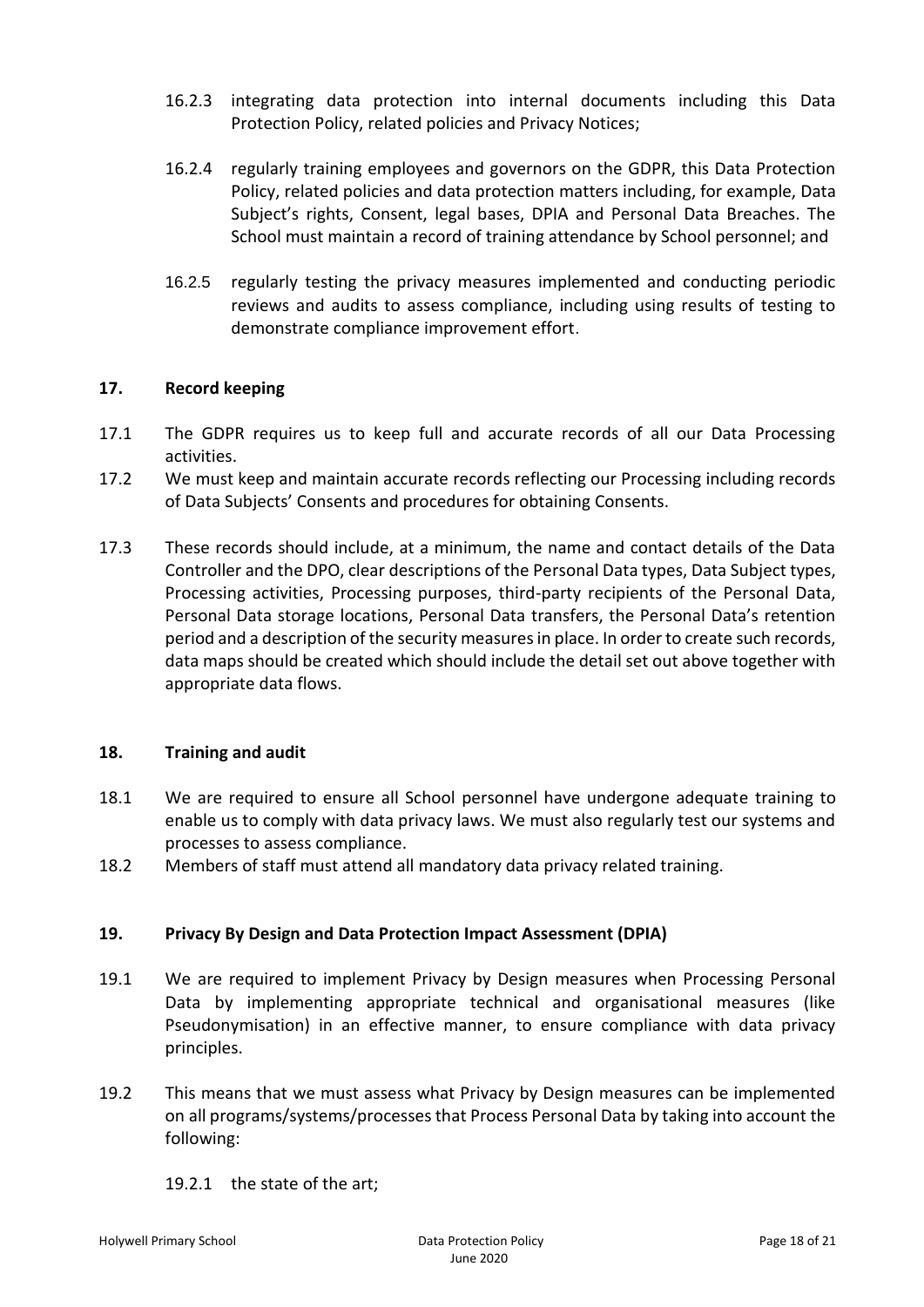- 19.2.2 the cost of implementation;
- 19.2.3 the nature, scope, context and purposes of Processing; and
- 19.2.4 the risks of varying likelihood and severity for rights and freedoms of Data Subjects posed by the Processing.
- 19.3 We are also required to conduct DPIAs in respect to high risk Processing.
	- 19.3.1 The School should conduct a DPIA and discuss the findings with the DPO when implementing major system or business change programs involving the Processing of Personal Data including:
		- 19.3.1.1 use of new technologies (programs, systems or processes), or changing technologies (programs, systems or processes);
		- 19.3.1.2 Automated Processing including profiling and ADM;
		- 19.3.1.3 large scale Processing of Sensitive Data; and
		- 19.3.1.4 large scale, systematic monitoring of a publicly accessible area.
- 19.4 We will also undertake a DPIA as a matter of good practice to help us to assess and mitigate the risks to pupils. If our processing is likely to result in a high risk to the rights and freedom of children then a DPIA should be undertaken.
- 19.5 A DPIA must include:
	- 19.5.1 a description of the Processing, its purposes and the School's legitimate interests if appropriate;
	- 19.5.2 an assessment of the necessity and proportionality of the Processing in relation to its purpose;
	- 19.5.3 an assessment of the risk to individuals; and
	- 19.5.4 the risk mitigation measures in place and demonstration of compliance.

#### **20. CCTV**

- 20.1 The School uses CCTV in locations around the School site. This is to:
	- 20.1.1 protect the School buildings and their assets;
	- 20.1.2 increase personal safety and reduce the fear of crime;
	- 20.1.3 support the Police in a bid to deter and detect crime;
	- 20.1.4 assist in identifying, apprehending and prosecuting offenders;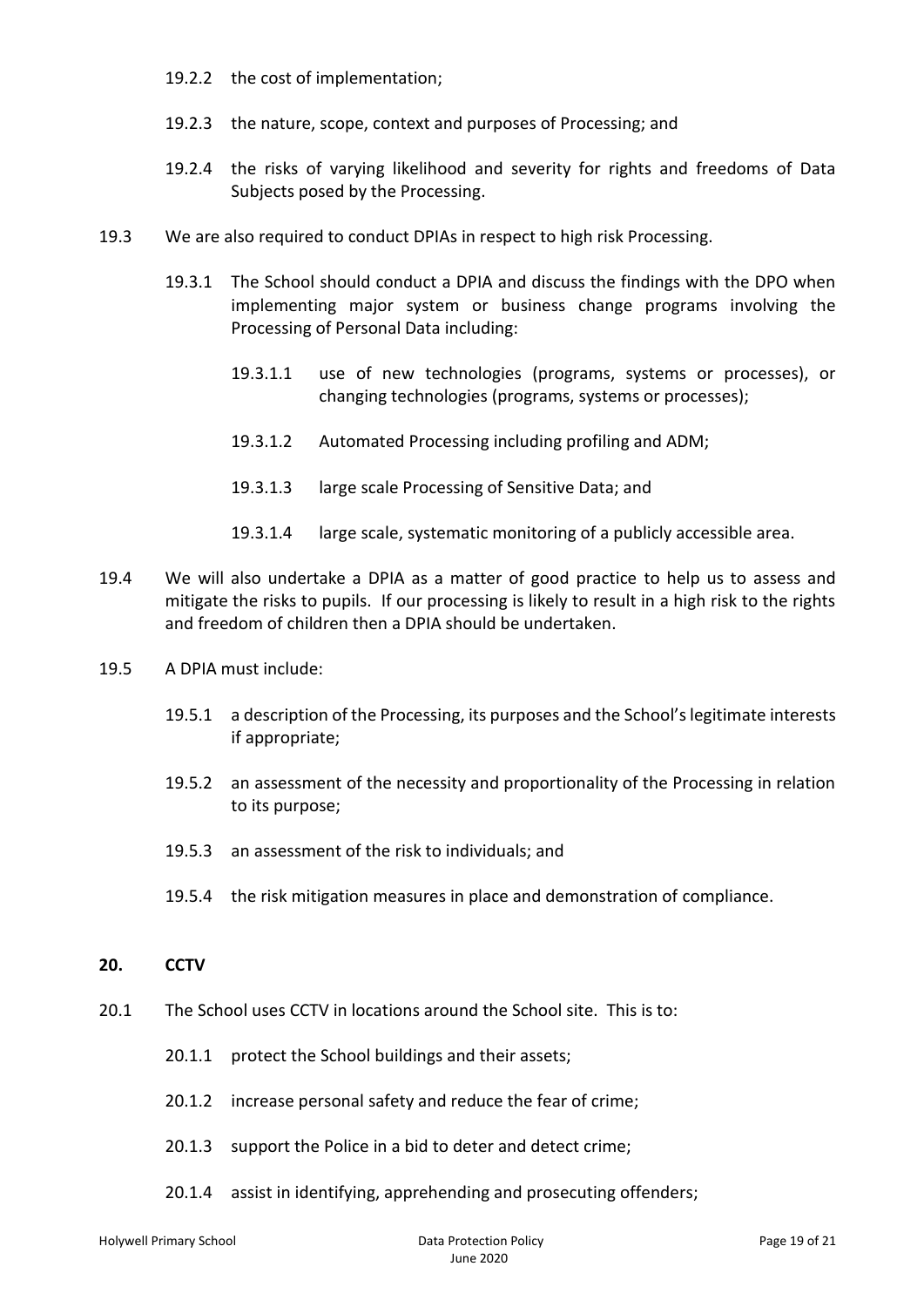- 20.1.5 provide evidence for the School to use in its internal investigations and / or disciplinary processes in the event of behaviour by staff, pupils or other visitors on the site which breaches or is alleged to breach the School's policies;
- 20.1.6 protect members of the school community, public and private property; and
- 20.1.7 assist in managing the School.
- 20.2 Please refer to the School's CCTV policy for more information.

### **21. Policy Review**

- 21.1 It is the responsibility of the Governing Body to facilitate the review of this policy on a regular basis. Recommendations for any amendments should be reported to the DPO.
- 21.2 We will continue to review the effectiveness of this policy to ensure it is achieving its stated objectives.

#### **22. Enquiries**

- 22.1 Further information about the School's Data Protection Policy is available from the DPO.
- 22.2 General information about the Act can be obtained from the Information Commissioner's Office: [www.ico.gov.uk](http://www.ico.gov.uk/)

### **Appendix 1 – GDPR Clauses**

The GDPR requires the following matters to be addressed in contracts with Data Processors. The wording below is a summary of the requirements in the GDPR and is not intended to be used as the drafting to include in contracts with Data Processors.

- 1. The Processor may only process Personal Data on the documented instructions of the controller, including as regards international transfers. (Art. 28(3)(a))
- 2. Personnel used by the Processor must be subject to a duty of confidence. (Art. 28(3)(b))
- 3. The Processor must keep Personal Data secure. (Art. 28(3)(c) Art. 32)
- 4. The Processor may only use a sub-processor with the consent of the Data Controller. That consent may be specific to a particular sub-processor or general. Where the consent is general,